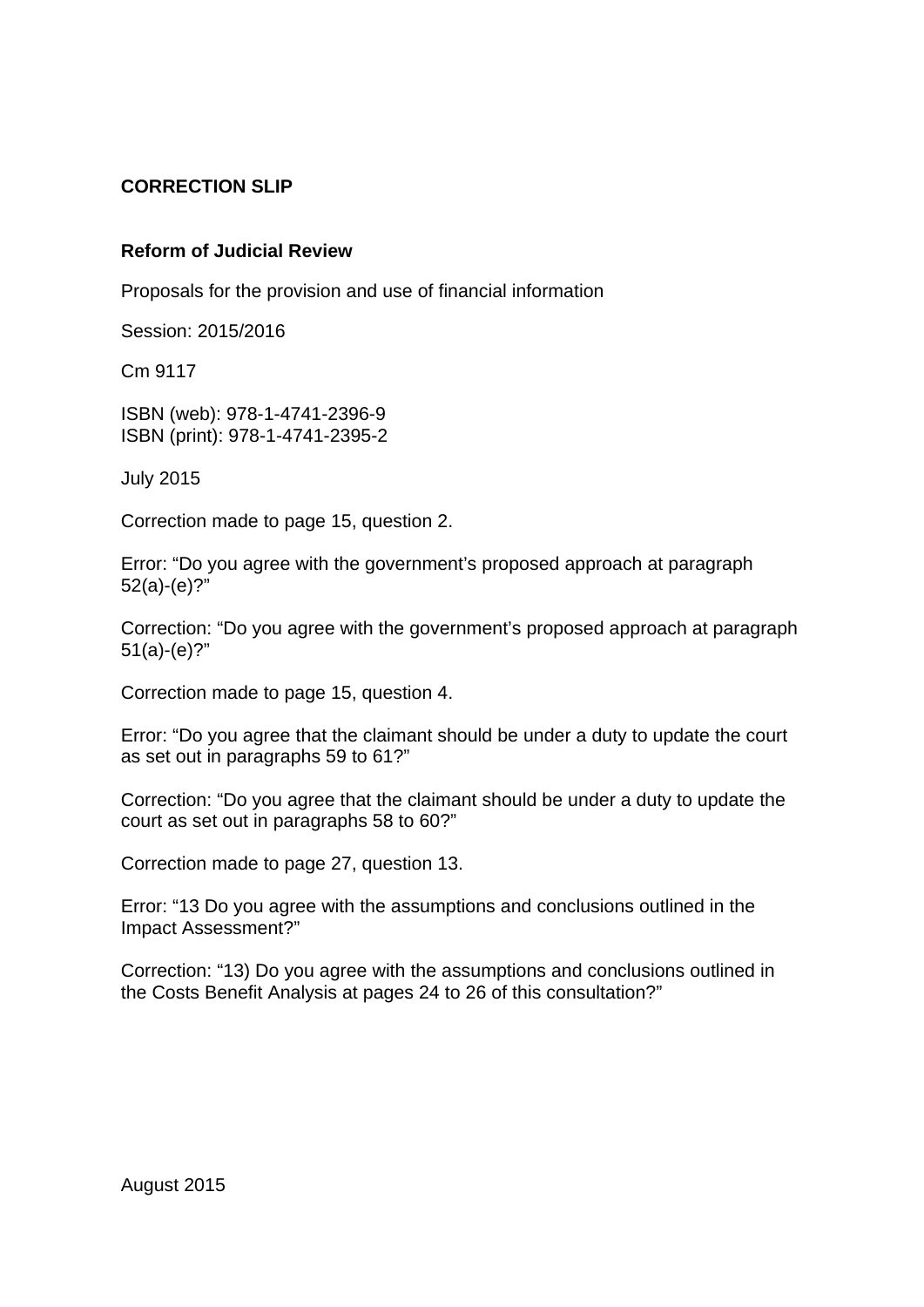

# **Reform of Judicial Review**

Proposals for the provision and use of financial information

July 2015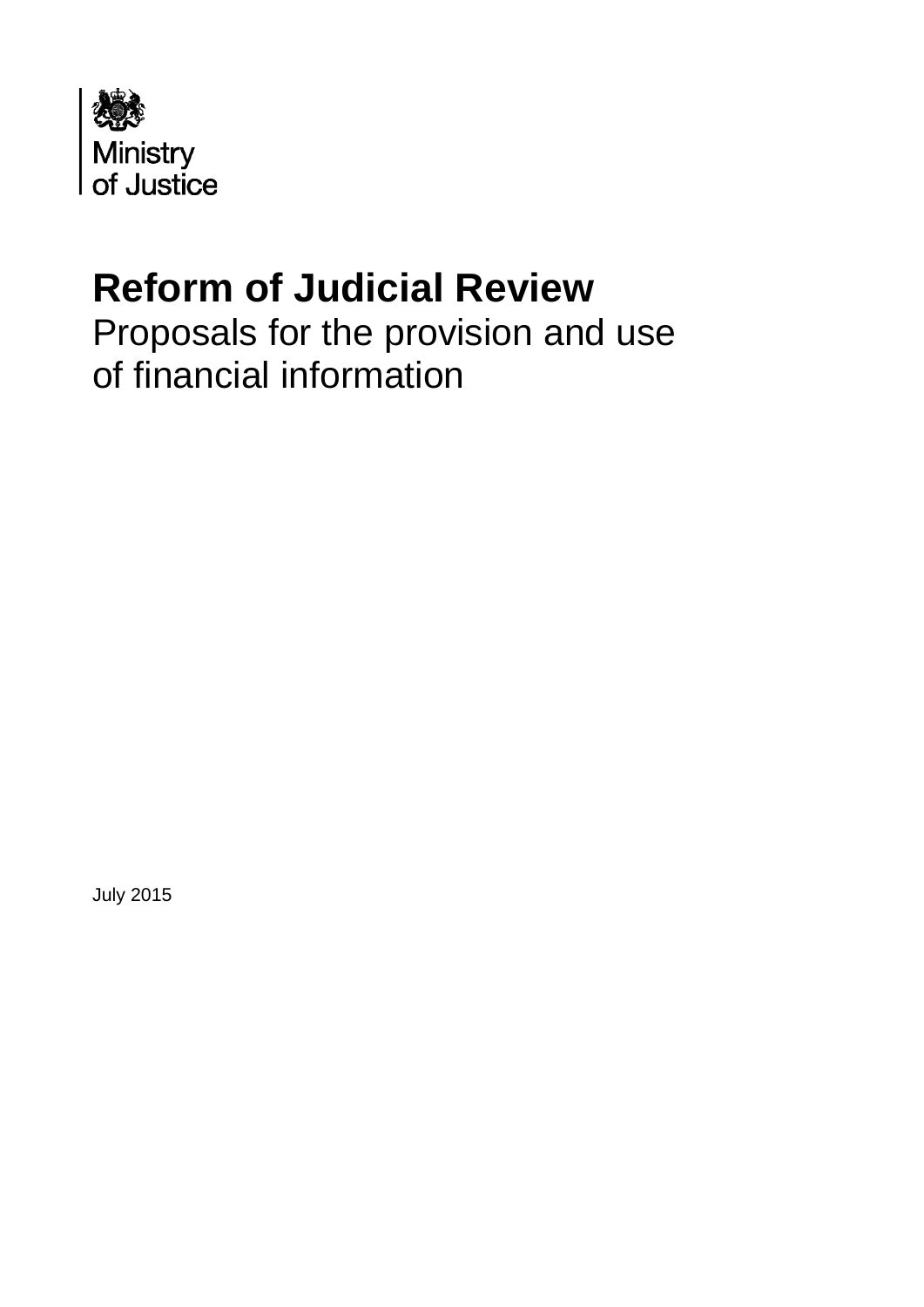

## **Reform of Judicial Review Proposals for the provision and use of financial information**

Presented to Parliament by the Lord Chancellor and Secretary of State for Justice by Command of Her Majesty

July 2015

Cm 9117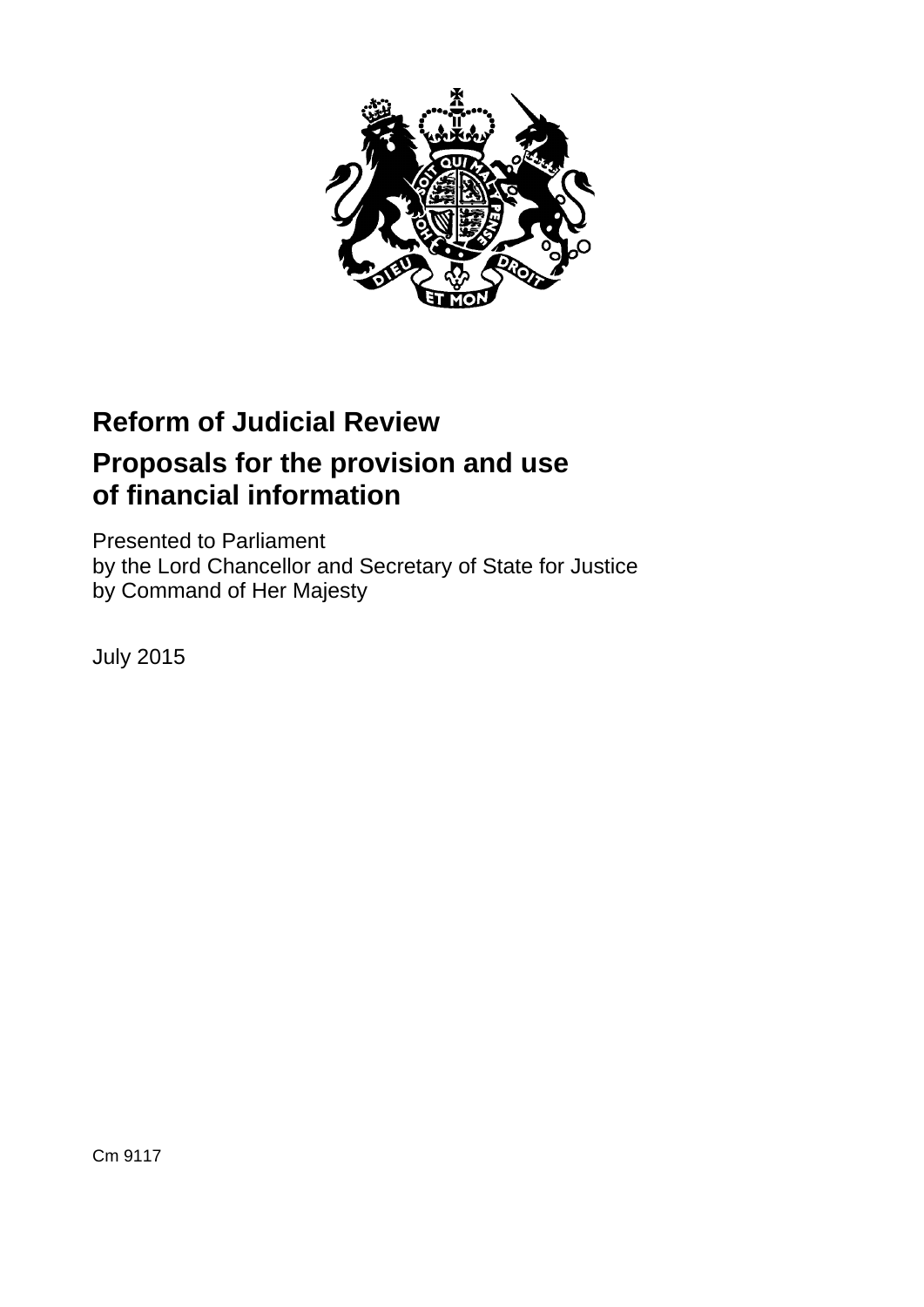

#### **© Crown copyright 2015**

This publication is licensed under the terms of the Open Government Licence v3.0 except where otherwise stated. To view this licence, visit [nationalarchives.gov.uk/doc/open-government](http://nationalarchives.gov.uk/doc/open-government-licence/version/3/)[licence/version/3](http://nationalarchives.gov.uk/doc/open-government-licence/version/3/) or write to the Information Policy Team, The National Archives, Kew, London TW9 4DU, or email: [psi@nationalarchives.gsi.gov.uk.](mailto:psi@nationalarchives.gsi.gov.uk)

Where we have identified any third party copyright information you will need to obtain permission from the copyright holders concerned.

This publication is available at [www.gov.uk/government/publications](http://www.gov.uk/government/publications) 

Any enquiries regarding this publication should be sent to us at [judicialreviewreform@justice.gsi.gov.uk](mailto:judicialreviewreform@justice.gsi.gov.uk) 

Print ISBN 9781474123952 Web ISBN 9781474123969

ID 16071511 07/15

Printed on paper containing 75% recycled fibre content minimum.

Printed in the UK by the Williams Lea Group on behalf of the Controller of Her Majesty's Stationery Office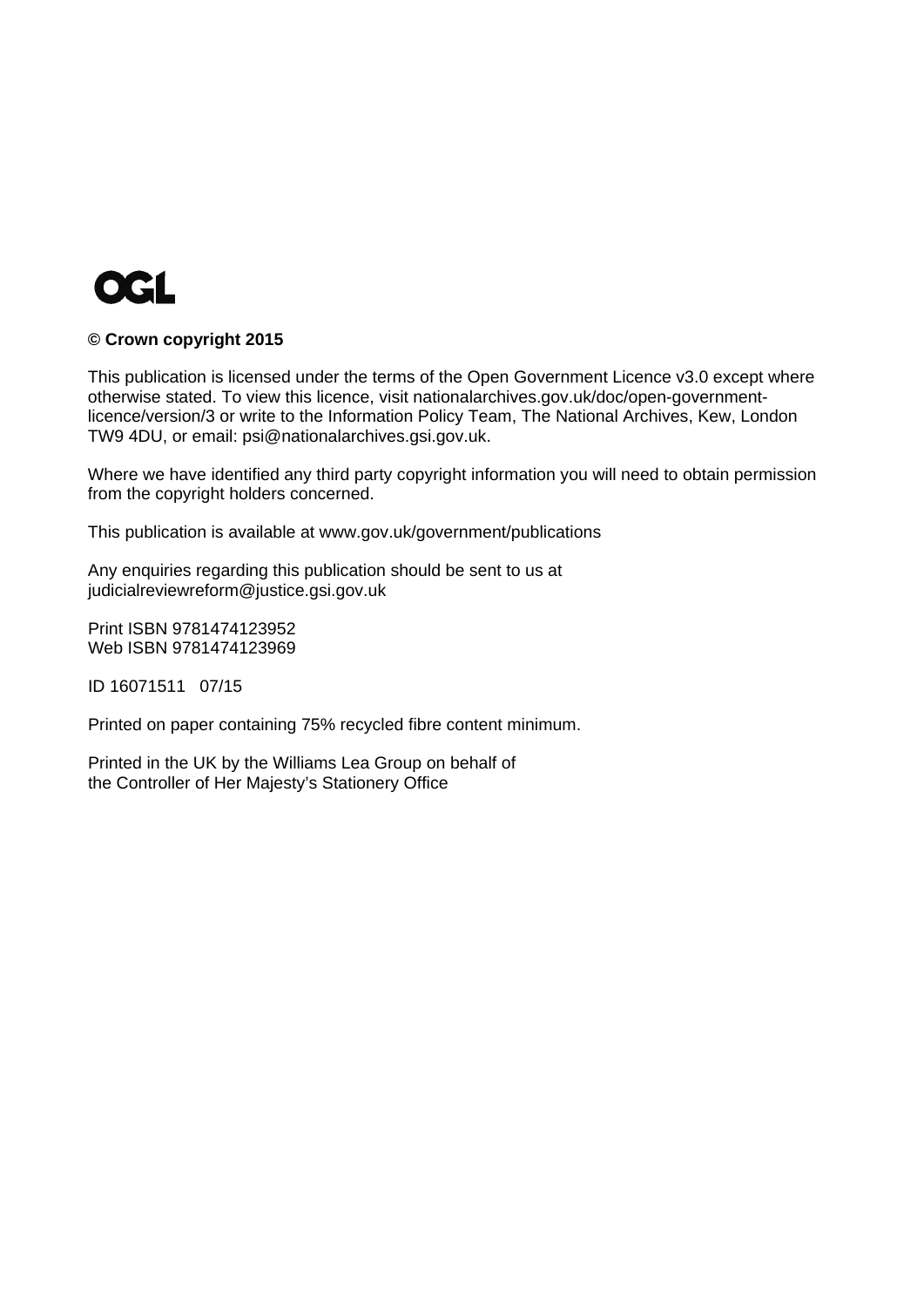## **About this consultation**

| To:                                                                                     | Those interested in judicial review and associated reform in<br>England and Wales.         |
|-----------------------------------------------------------------------------------------|--------------------------------------------------------------------------------------------|
| <b>Duration:</b>                                                                        | From 21/07/15 to 15/09/2015                                                                |
| <b>Enquiries (including requests)</b><br>for the paper in an alternative<br>format) to: | Judicial Review Reform, 4.38<br>Ministry of Justice<br>102 Petty France<br>London SW1H 9AJ |
|                                                                                         | Tel: 020 3334 3555                                                                         |
|                                                                                         | Email: judicialreviewreform@justice.gsi.gov.uk                                             |
| How to respond:                                                                         | Please send your response by 15 September 2015 to:                                         |
|                                                                                         | Judicial Review Reform, 4.38<br>Ministry of Justice<br>102 Petty France<br>London SW1H 9AJ |
|                                                                                         | Tel: 020 3334 3555                                                                         |
|                                                                                         | Email: judicialreviewreform@justice.gsi.gov.uk                                             |
|                                                                                         |                                                                                            |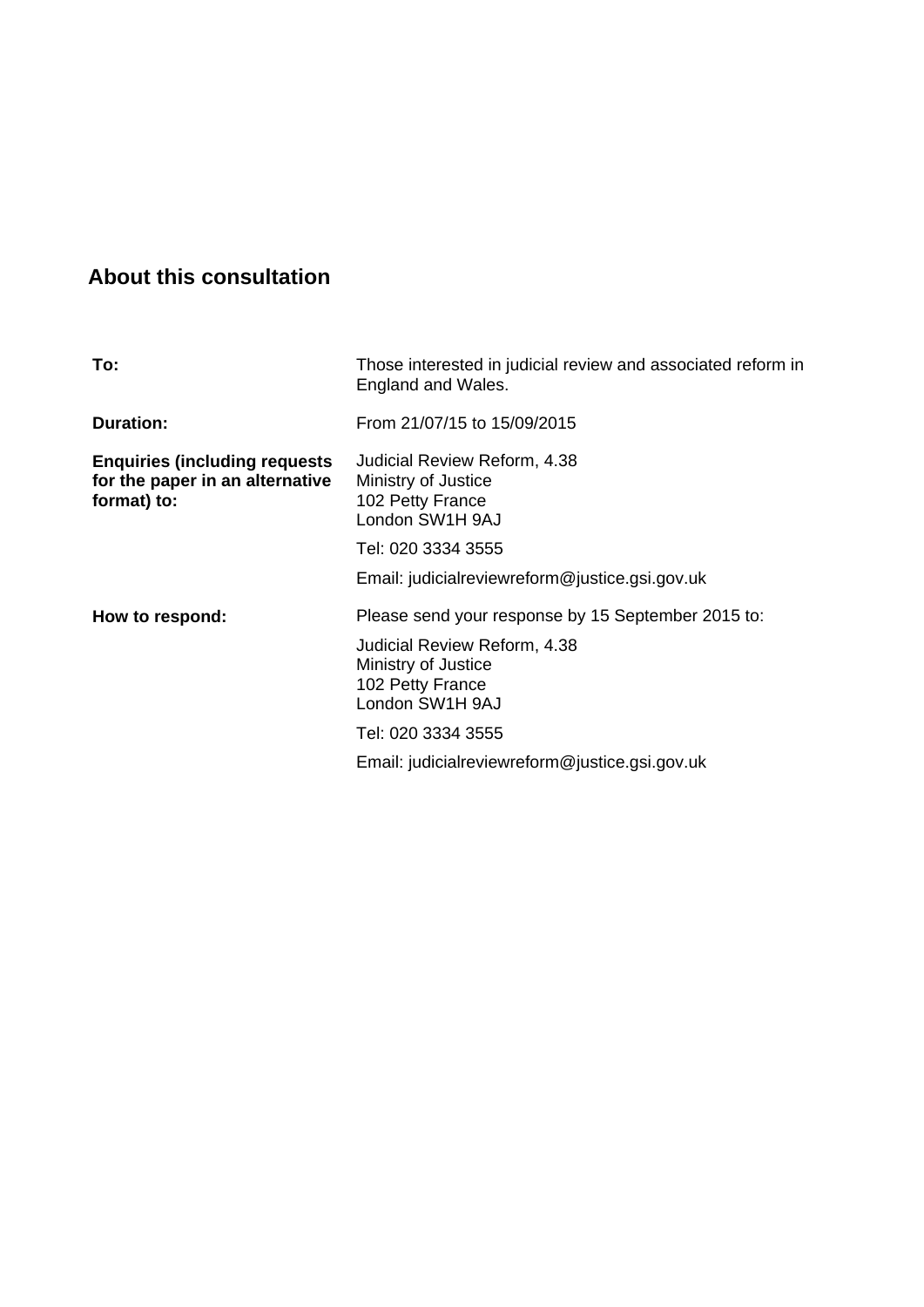## **Contents**

|    | <b>Ministerial Foreword</b>                                | 3              |
|----|------------------------------------------------------------|----------------|
| 1. | Introduction                                               | $\overline{4}$ |
| 2. | Background                                                 | 6              |
| 3. | The Proposals                                              | 11             |
| 4  | <b>Financial Information</b>                               | 12             |
| 5. | <b>Financial Information Threshold</b>                     | 16             |
| 6. | <b>Costs Capping Orders</b>                                | 20             |
| 7. | Costs Benefits Analysis, Equalities Impact and Family Test | 24             |
|    |                                                            |                |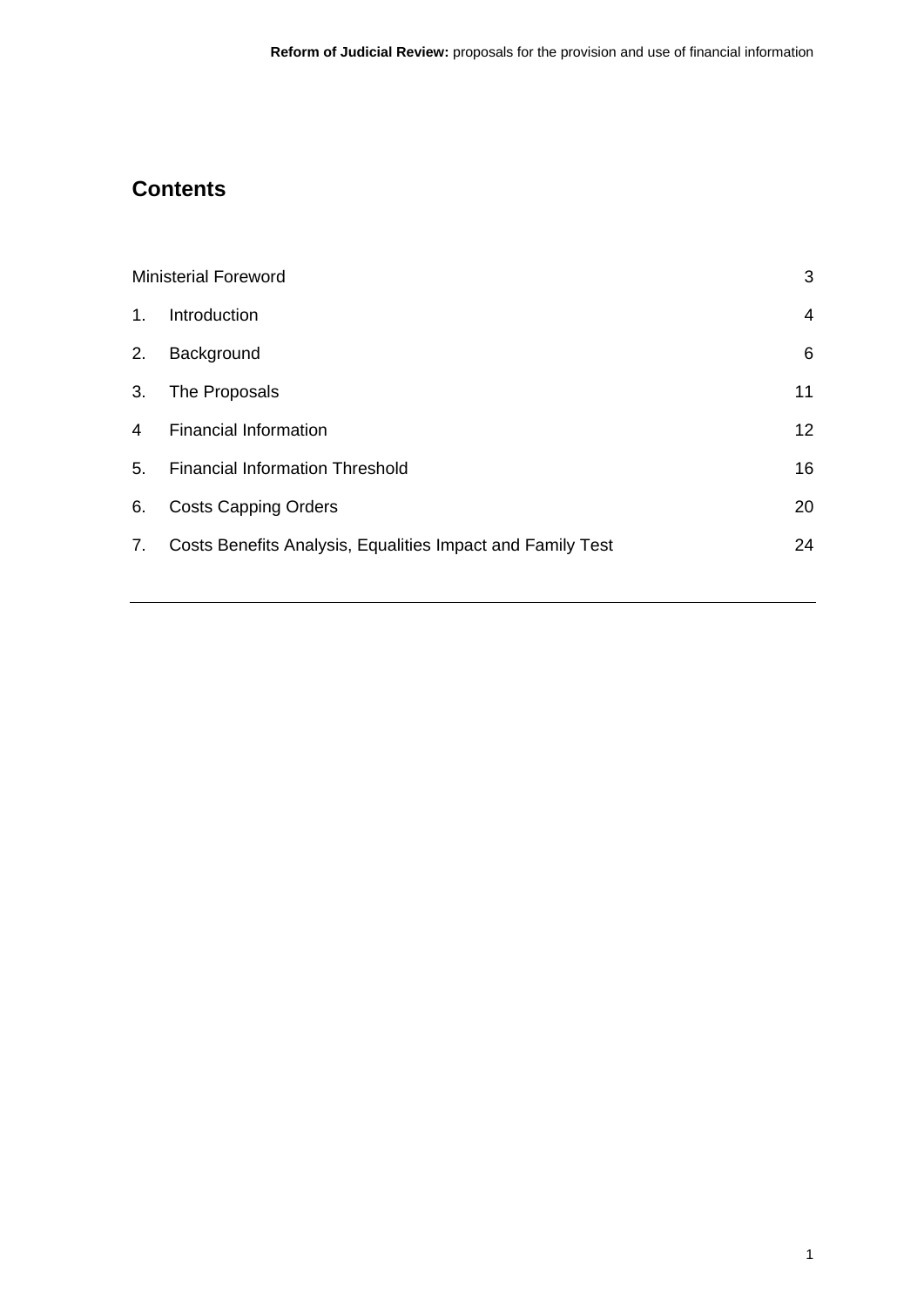**Reform of Judicial Review:** proposals for the provision and use of financial information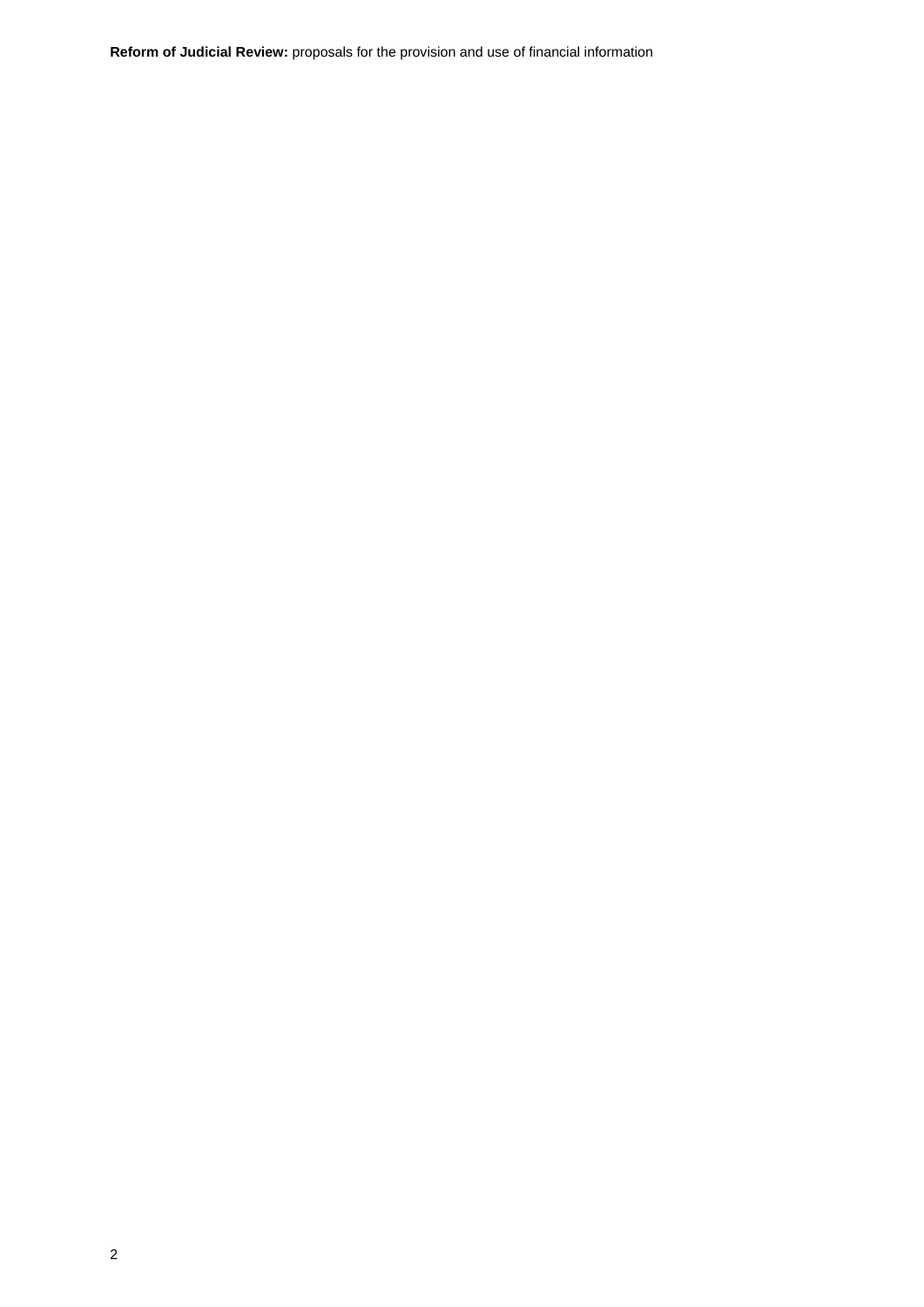## <span id="page-7-0"></span>**Ministerial Foreword**



When I set out the first aspects of my One Nation justice strategy, I made it clear that as Lord Chancellor the thing I will defend, above all else, is the rule of law.

Without the rule of law power can be abused. Judicial review is an essential foundation of the rule of law, ensuring that what may be unlawful administratio n can be challenged, potentially found wanting and where necessary be remedied by the courts.

Parliament legislated in the Criminal Justice and Courts Act 2015 to protect the judicial review process from misuse.

Critically the courts should have the information they need when deciding how to award costs, and give claimants some immunity from future costs.

The proposals in this paper are designed to ensure the courts have the necessary financial information. I look forward to receiving views on our proposals and, the questions we have set out.

**Rt Hon Michael Gove MP Lord Chancellor and Secretary of State for Justice**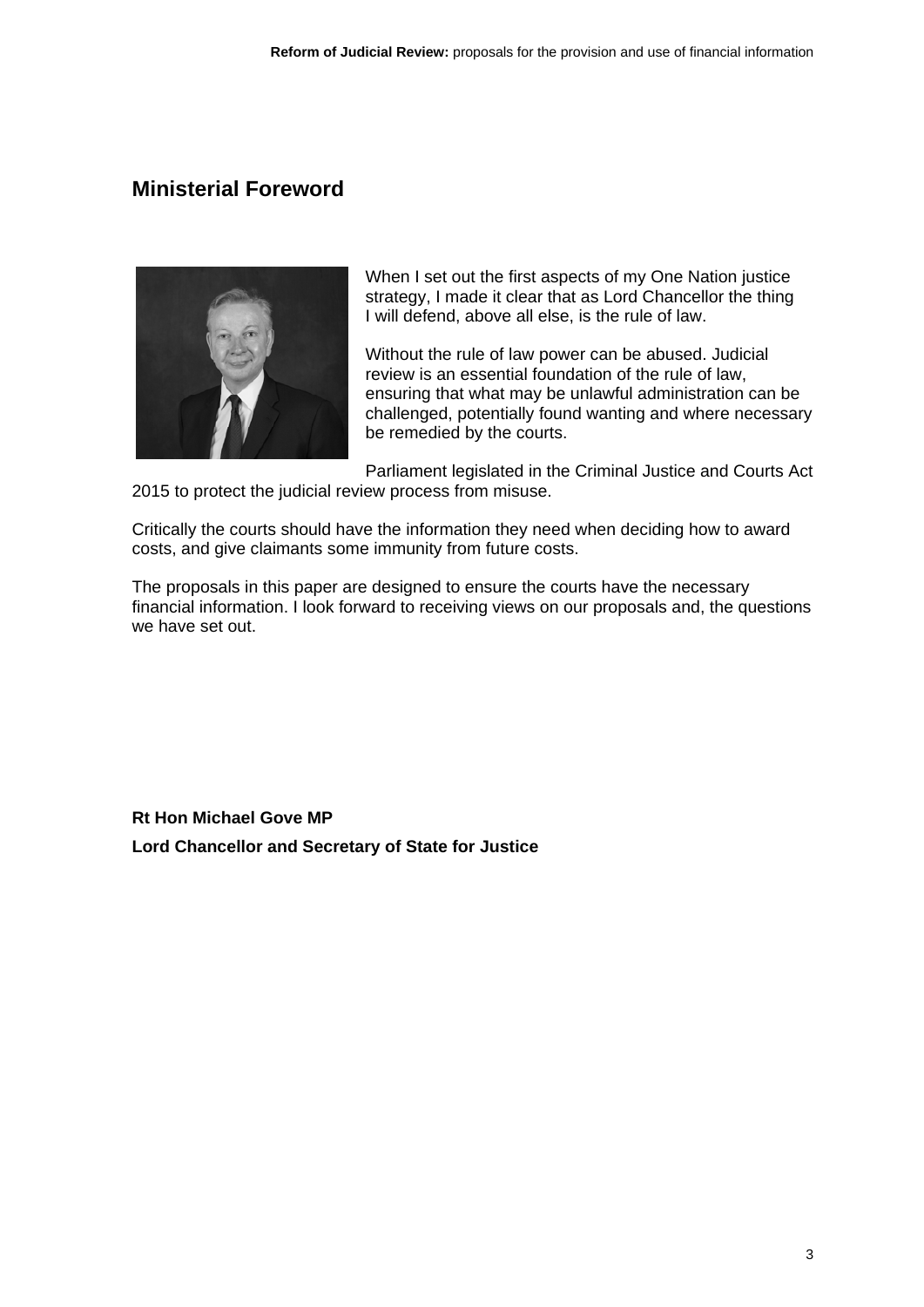### <span id="page-8-0"></span>**1. Introduction**

- 1. Part 4 of the Criminal Justice and Courts Act 2015 ('the 2015 Act') introduced new provisions about the financing of judicial review proceedings (amongst other reforms). To implement these reforms, provision in Civil Procedure Rules and Tribunal Procedure Rules is required. This paper seeks views on proposals for the rules setting out the financial information required at the outset of a judicial review claim and for implementing costs capping orders. In particular, the consultation seeks views on proposals for rules to set out:
	- a. that a declaration of funding sources is required on an application for permission;
	- b. that details of third party funding or likely funding in connection with an application for judicial review need not be provided where the funding is below a threshold of £1,500; and
	- c. that a more detailed picture of the applicant's financial circumstances is required on application for a costs capping order than on application for permission.
- 2. The consultation is aimed at those with an interest in judicial review and associated reform in England and Wales.
- 3. Chapter 2 sets out the background to these proposals; Chapters 4 and 5 relate to the provision and use of financial information (sections 85 and 86 of the 2015 Act) and chapter 6 relates to cost capping orders (sections 88 and 89 of the 2015 Act). This paper contains a number of questions which seek specific views on the outlined proposals.
- 4. Chapter 7 sets out the estimated costs and benefits of the proposals. We invite respondents to provide evidence that could help us consider the potential impact on individuals with protected characteristics, in line with our responsibilities under the Equality Act 2010. We also invite respondents to provide evidence that could help us consider the potential impact on families in line with the Family Test assessment.
- 5. Details of how to respond are set out above. The deadline for responses is 15 September 2015. The government will consider the responses to this engagement exercise and intends to publish its response in the next parliamentary session.
- 6. Throughout this consultation, 'claimant' refers to a person making an application for judicial review, and 'applicant' refers to a person making an application for a costs capping order in the course of a judicial review.
- 7. Copies of the consultation paper are being sent to:

| The Judiciary of England and Wales     | Amnesty International     |
|----------------------------------------|---------------------------|
| The Bingham Centre for the Rule of Law | Age UK                    |
| Professor Maurice Sunkin               | <b>Shelter</b>            |
| Varda Bondy                            | Leigh Day                 |
| Liberty                                | <b>Guildhall Chambers</b> |
| Justice                                | The Public Law Project    |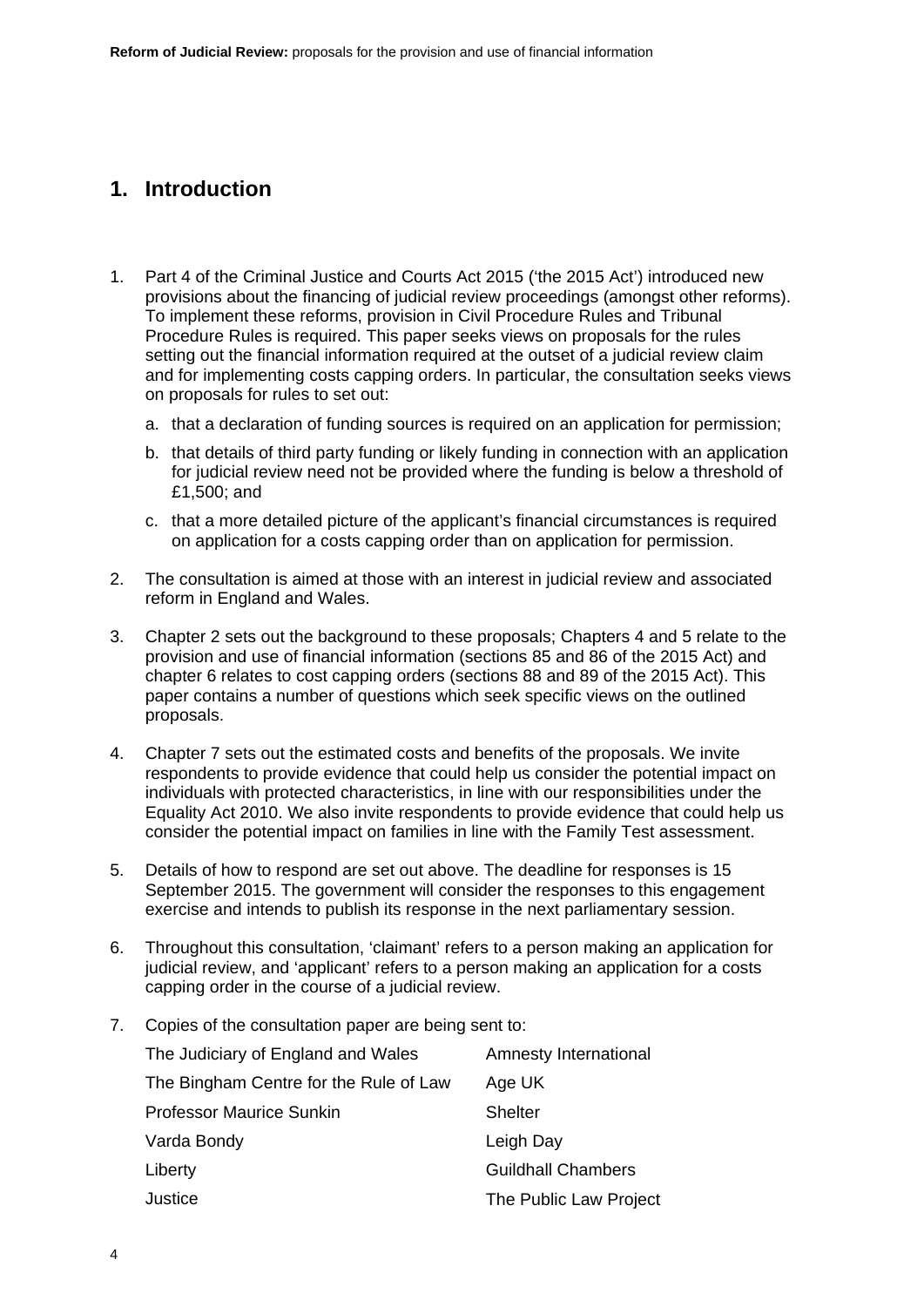| <b>Bar Council</b>                                  | The Howard League for Penal Reform                                |  |
|-----------------------------------------------------|-------------------------------------------------------------------|--|
| The Bar Standards Board                             | Refugee Action                                                    |  |
| Solicitor's Regulation Authority                    | <b>Rights Watch UK</b>                                            |  |
| The Law Society                                     | The Association of Charitable<br><b>Foundations</b>               |  |
| Citizen's Advice                                    |                                                                   |  |
| The Planning and Environmental Bar<br>Association   | National Association for Voluntary and<br><b>Community Action</b> |  |
| The Constitutional and Administrative               | Law Centres Network                                               |  |
| <b>Bar Association</b>                              | Legal Wales Foundation                                            |  |
| <b>Immigration Law Practitioners</b><br>Association | <b>Equality and Diversity Forum</b>                               |  |

8. This list, however, is not meant to be exhaustive or exclusive and responses are welcomed from anyone with an interest in or views on the subject covered by this paper.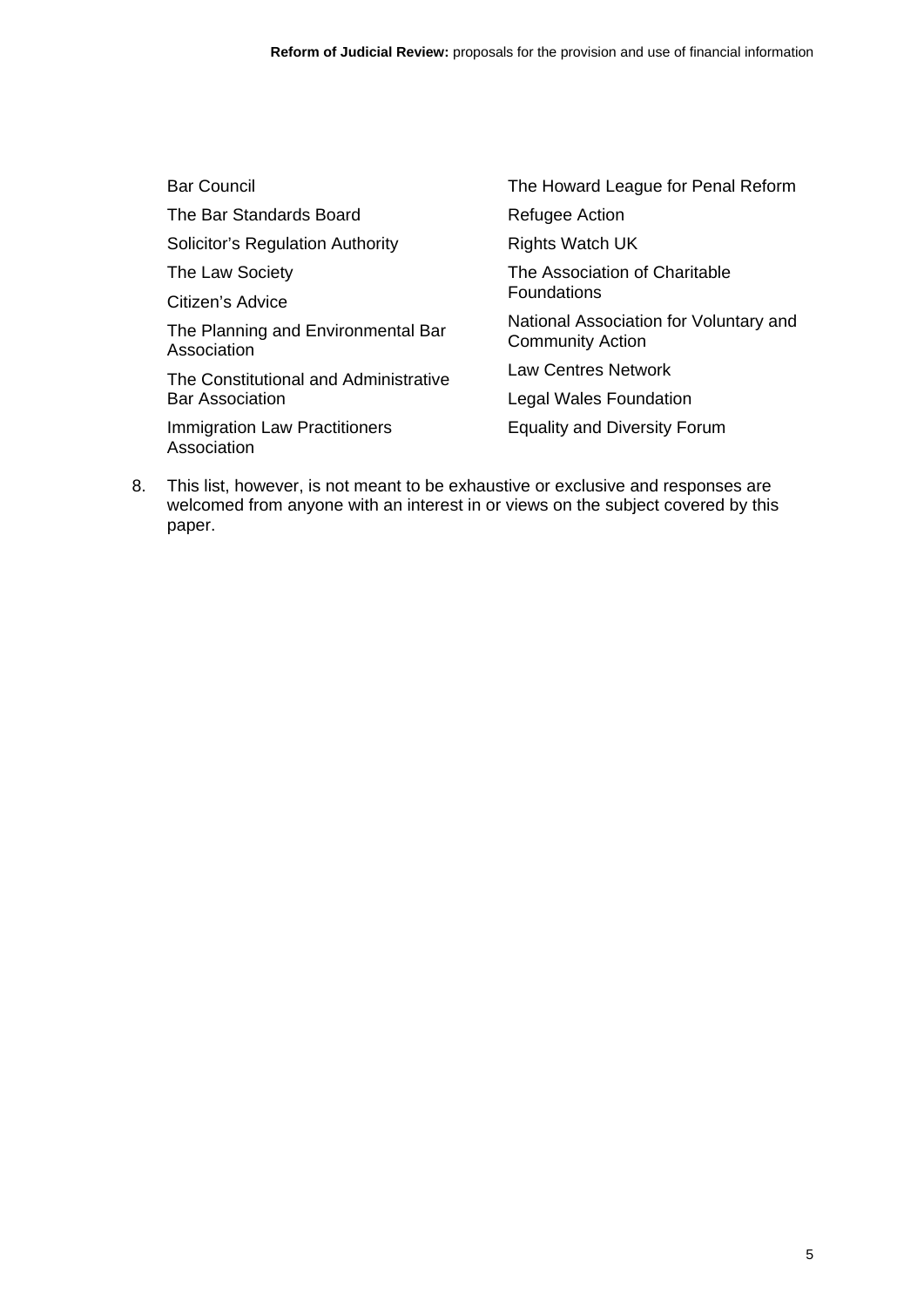## <span id="page-10-0"></span>**2. Background**

9. Judicial review is a process by which individuals, businesses and other affected parties can challenge the lawfulness of decisions or actions of public bodies, including those of Ministers, local authorities and those exercising public functions. It is a largely judge-developed process and can be characterised as the rule of law in action, providing a key mechanism for individuals to hold the Executive to account.

#### **The judicial review process**

- 10. Judicial review proceedings take place in accordance with section 31 of the Senior Courts Act 1981 and the procedure is set out in the Civil Procedure Rules (CPR), and in particular Part 54 (and the accompanying Practice Directions). They are generally heard in the Administrative Court, which forms part of the Queen's Bench Division of the High Court. Usually, they are heard by a High Court Judge, but on occasion may be heard by the Divisional Court (comprising two or more Judges). The Upper Tribunal may also hear judicial reviews under section 15 of the Tribunals, Courts and Enforcement Act 2007. From 1 November 2013, most immigration and asylum judicial reviews have been heard in the Upper Tribunal.
- 11. A claim is initiated by the claimant for judicial review filing a claim form with the court. This will set out who the claim is against, the matter the claimant wants the court to decide and the remedy sought. The claim form template includes sections allowing the claimant to set out a detailed statement of the grounds, ancillary applications (such as for a protective costs order) and a statement of facts relied on. The claimant must provide a Statement of Truth, verifying that they believe "the facts stated in this claim form are true" (CPR rule 22.1(5)).
- 12. The general position is that the claim must be submitted promptly and in any event within three months of the grounds giving rise to the claim, although shorter limits apply to planning and to procurement judicial reviews (CPR 54.5).
- 13. The claim form must be served on the defendant and any other interested party, unless the court directs otherwise. The defendant and other parties must serve an Acknowledgment of Service in response.
- 14. The court's permission is required for a claim for judicial review to proceed. Decisions on permission are normally considered on a review of the papers filed. Permission may be granted in full, or limited to certain grounds set out in the claim.
- 15. In cases where the court refuses permission (either in full or in part), it will set out the reasons and serve them on the claimant and the other parties to proceedings. The claimant may, unless the court when refusing permission certifies that the claim is totally without merit, request that a full or partial refusal be reconsidered at an oral hearing.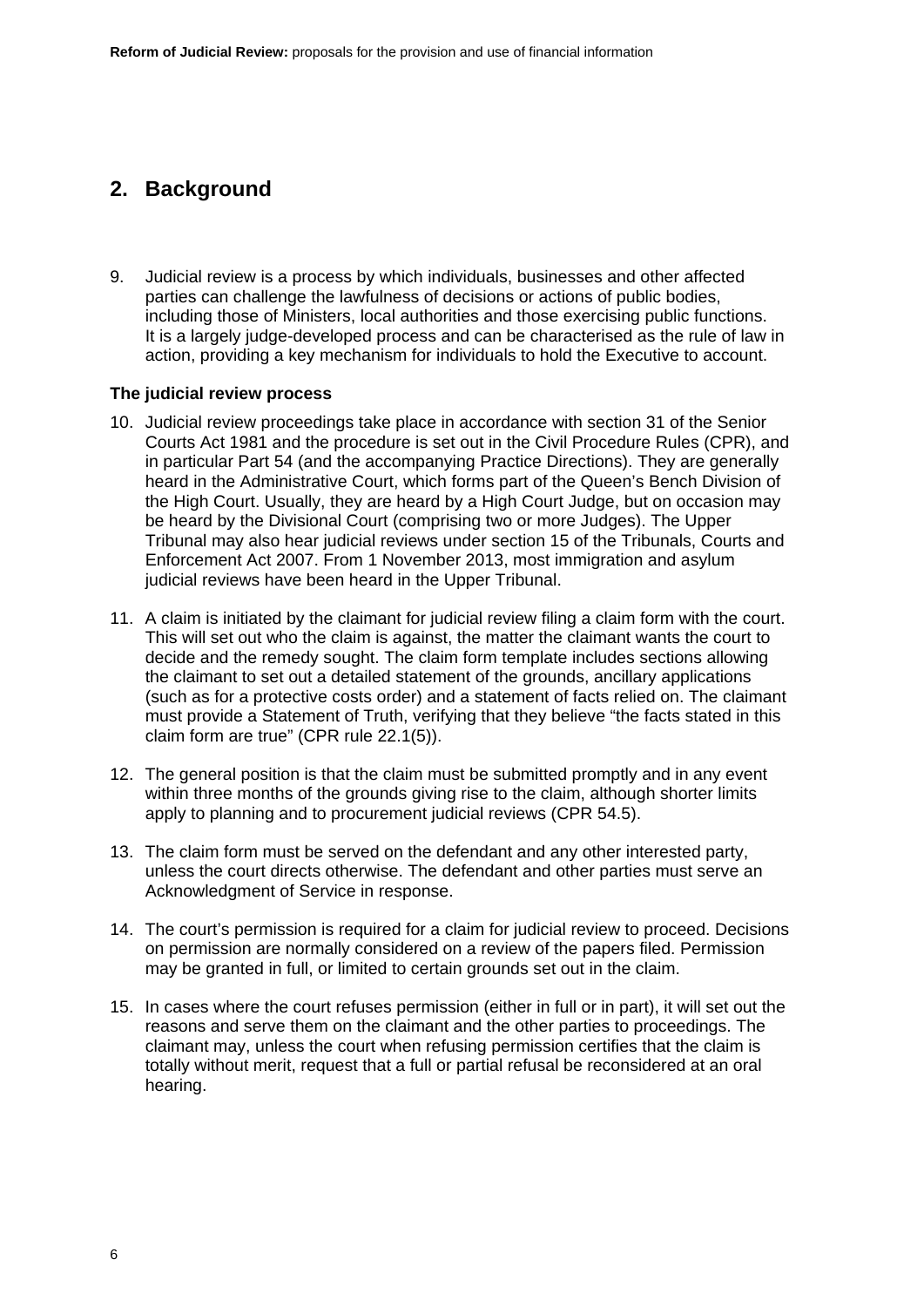#### **Reforms to judicial review**

- 16. Following a consultation which ran between September and November 2013, and which can be found at [https://consult.justice.gov.uk/digital-communications/judicial](https://consult.justice.gov.uk/digital-communications/judicial-review)[review,](https://consult.justice.gov.uk/digital-communications/judicial-review) the government committed in its response to introducing a number of reforms, including in relation to the provision of information on the funding of judicial reviews and replacing the protective costs order regime with a new system of costs capping orders. The response can be found at the same link as the consultation.
- 17. Parliament subsequently legislated for these specific reforms in sections 85 to 90 of the 2015 Act, which received Royal Assent on 12 February 2015.

#### **Provision and use of financial information in the Criminal Justice and Courts Act 2015**

- 18. If a person or organisation is involved in litigation they will incur certain expenses through, for example, instructing a legal representative or having a scientist provide an expert witness report. These expenses are known as 'costs' and are usually determined at the end of the case. The court has discretion as to costs but generally in England and Wales the unsuccessful party will be ordered by the court to pay the costs of the successful party at the conclusion of the case (CPR 44.2).
- 19. Sections 85 and 86 of the 2015 Act reflect the government's intention to have greater transparency in how judicial reviews are funded and to limit the potential for third party funders to avoid their appropriate liability for litigation costs. The 2015 Act **neither** affects the law on when costs should be awarded against a third party **nor** creates any requirement for a particular level of funding to have been secured before permission can be granted.
- 20. Currently, the courts do have the power to exercise their general discretion to order a third party, such as a claimant company's member, to pay costs in a judicial review. Each application for such an order will be decided on the facts of the case, but case law requires there to be a strong relationship between the party and the person who is funding their claim, before a court will make this type of order. Doing no more than providing funding for the application will not be sufficient – the third party must be seeking to drive the litigation and to benefit from a potential remedy in the case – but funding can be a strong indicator of that influence. At present, the courts might not have available the information necessary to decide whether it is appropriate to make a costs award against a third party as there is no requirement to provide any information on how an application is or will be funded.
- 21. Section 85 of the 2015 Act inserts into section 31 of the Senior Courts 1981 and into section 16(3) of the Tribunals, Courts and Enforcement Act 2007 a requirement for a claimant to provide the court or tribunal with specified information concerning the funding for the judicial review proceedings before permission can be given. The information required will be specified in rules of court and Tribunal Procedure Rules. Such rules are made by the Civil Procedure Rule Committee and the Tribunal Procedure Committee, respectively.
- 22. The information that may be specified in rules includes information about the source, nature and extent of financial resources available, or likely to be available, to meet liabilities arising in connection with the application for judicial review. The intention is to provide the court with a clear picture of the funding of a judicial review application, in order to inform decisions on costs.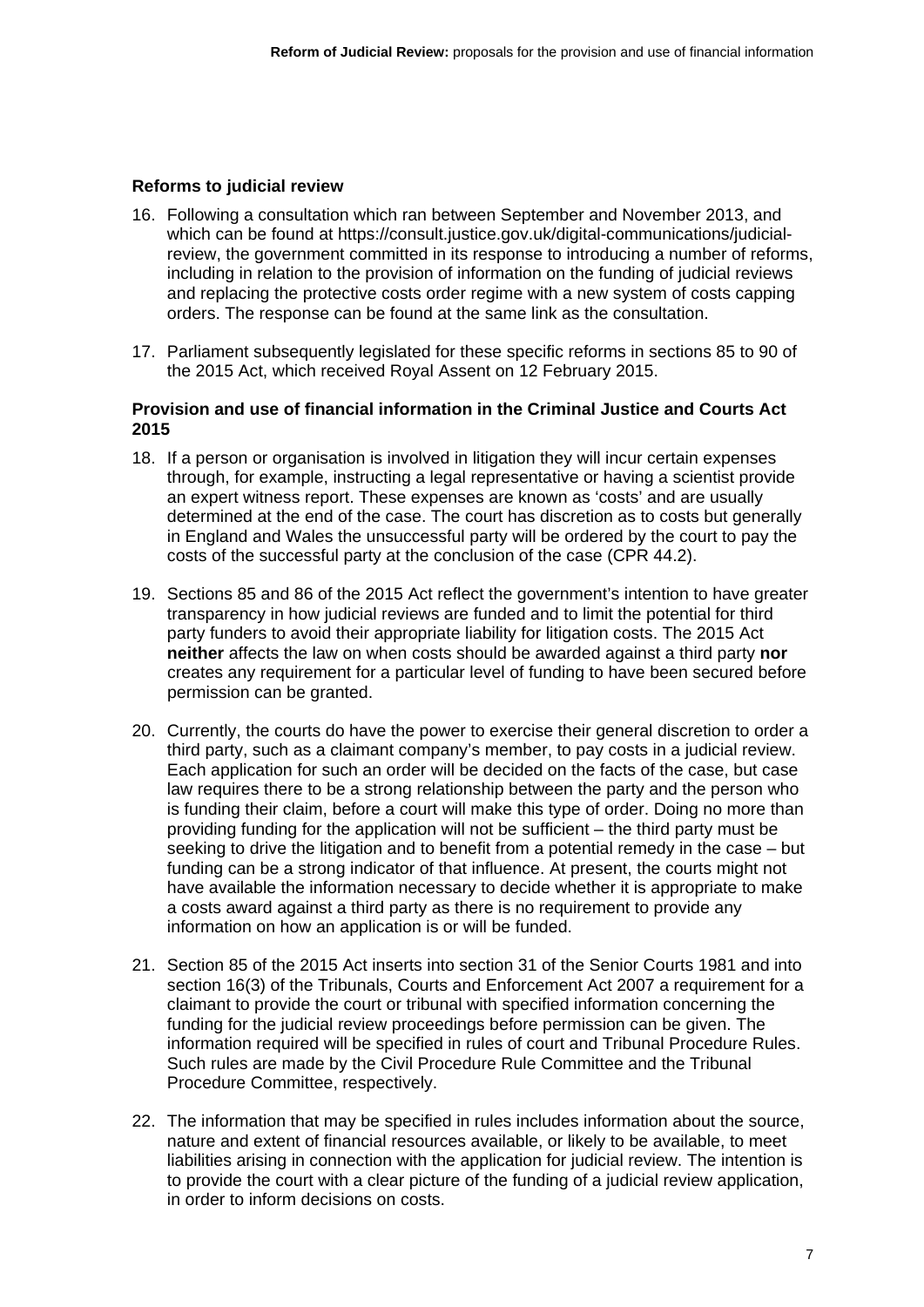- 23. If the claimant is a corporate body, such as a limited company, and is unable to demonstrate that it is likely to have sufficient financial resources available to meet liabilities arising in connection with an application, rules may specify that it must provide information about its members and their ability to provide financial support for the application for judicial review.
- 24. Section 85 of the 2015 Act requires rules of court and tribunal rules to provide that only a person whose financial support (direct or indirect) exceeds, or is likely to exceed, a set level has to be identified. In effect a person will only be identified in the information given to the court if their contribution is above a certain level. This requirement for a threshold was introduced in response to concerns about the chilling effect of the provision of information to the court in judicial review proceedings. There were suggestions that too low a threshold could deter small contributions made with no expectation of control of or benefit from the judicial review.
- 25. In Parliament, the previous government committed to a consultation prior to the implementation of these provisions. The then Secretary of State stated:

*"I am content to say that the government will commit to a consultation on where and how the threshold will be set. I am also content to inform the House that we will approach the consultation with a suggested figure of £1,500 in mind, and we are minded additionally to test a figure of 5% of the available funds." (Official report, 13 January 2015, col. 809)* 

- 26. In addition to the consultation on the figure at which the threshold should be set, the government has taken the opportunity to seek views on what financial information should be provided with an application for permission.
- 27. Section 86 of the 2015 Act provides that when making costs orders under section 51 of the Senior Courts Act 1981 or section 29 of the Tribunals, Courts and Enforcement Act 2007, the court should have regard to the financial information provided by the claimant with their application for permission.
- 28. Section 86 of the 2015 Act also provides that the court must consider making costs orders against those who are not a party to the judicial review but who have been identified as providing financial support. This does not require the judge to make such an order if they consider that it would be inappropriate to do so but requires them to consider properly the position of those identified in the information provided.
- 29. Sections 85 and 86 apply to judicial reviews in the Upper Tribunal and the High Court.

#### **Costs Capping Orders in the Criminal Justice and Courts Act 2015**

- 30. Courts sometimes exercise their discretion in relation to costs to protect a party (usually the claimant) from their full liability, should they lose the case. This means that the winning defendant will have to cover any balance of its legal costs itself. The court may make an absolute order which limits recoverable costs to zero (so the winning party has to meet all its own costs).
- 31. Defendants in judicial review cases are almost invariably taxpayer funded. Where costs protection is given by the court, defendants in those cases will carry a larger share of the litigation risk than they otherwise would, as they will have to meet some or all of their costs, even when they win the case.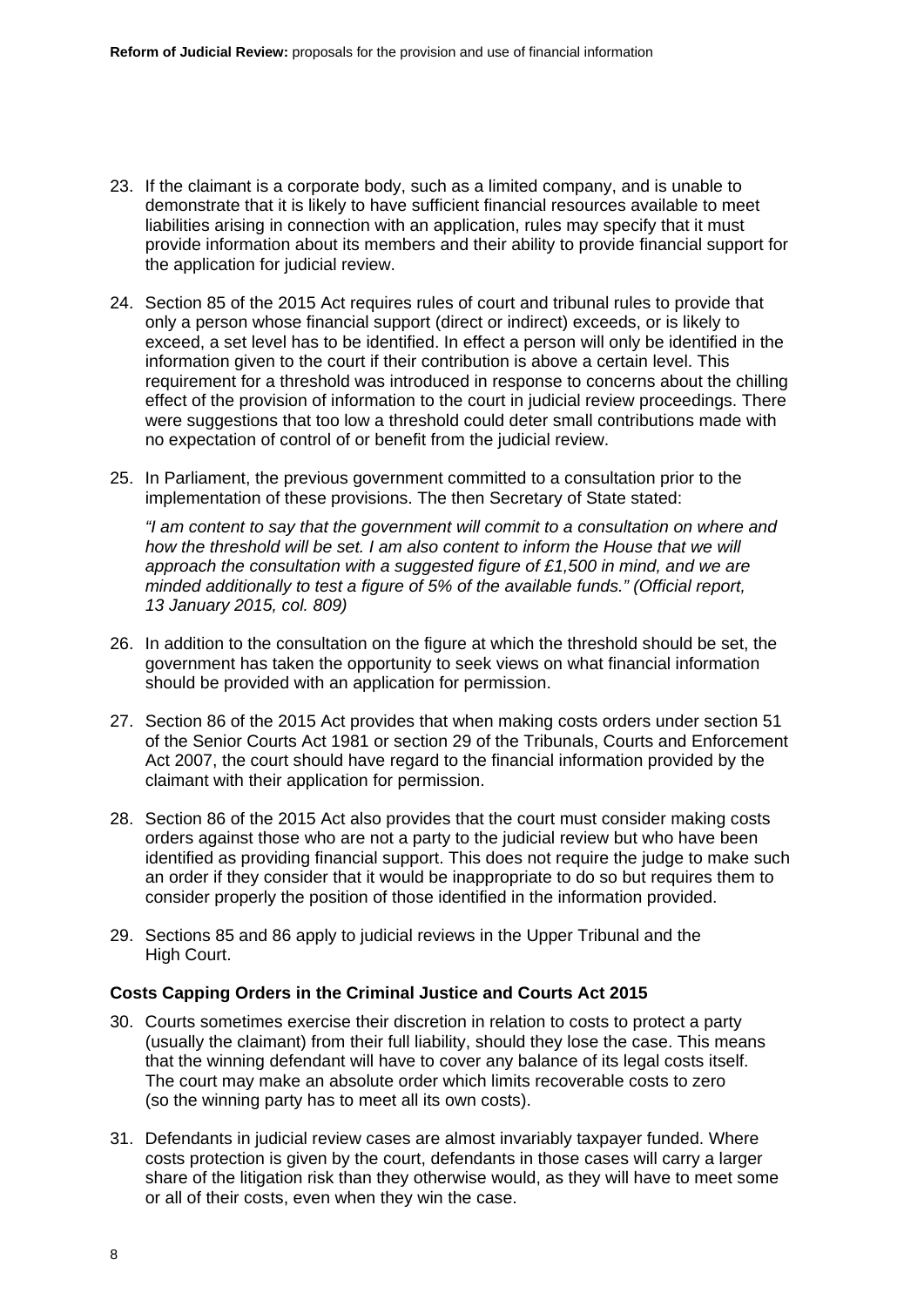- 32. The principles governing when costs protection may be granted were developed by the courts in case law and re-stated by the Court of Appeal in the case of *R (Corner House Research) v Secretary of State for Trade and Industry [2005] EWCA Civ 192.* Such orders were referred to as protective costs orders.
- 33. The *Corner House* case provides that costs protection should only be granted in exceptional circumstances, usually cases concerning issues of public importance. Over time, however, their use has widened, which means costs protection may be granted in a greater range of circumstances than previously envisaged.
- 34. Under *Corner House*, it is a requirement that the court consider the financial resources of the applicant before protecting them from their full potential liability. This stems from the purpose of protective costs orders, which is to make sure that meritorious judicial reviews of significant public interest are not discontinued purely on the basis of the availability of resources to the applicant.
- 35. Following the September 2013 consultation, the government concluded that costs protection in judicial reviews should be placed on a statutory basis. Parliament legislated for costs capping orders in judicial review proceedings in sections 88–90 of the 2015 Act. The position in relation to other civil proceedings remains unchanged.
- 36. Section 88 of the 2015 Act provides that costs capping orders in judicial review proceedings can only be made in certain circumstances. One requirement is that an order can only be made if the applicant has been granted permission to proceed to judicial review. A second is that a costs capping order may only be made where the proceedings are 'public interest proceedings'. Proceedings are 'public interest proceedings' where the subject is of general public importance, it is of public interest to have the matter resolved and the proceedings are the most appropriate method of doing so. When determining if matters are of public interest, the court must consider how many people will be directly affected by any relief granted, how significant that effect will be and whether the proceedings involve a point of law of general public importance.
- 37. A further requirement is that a costs capping order may only be made where the applicant would withdraw the application for judicial review if denied one, and it would be reasonable for them to do so.
- 38. Section 88(5) of the 2015 Act provides that rules of court may specify information that must be contained in an application for a costs capping order, namely:
	- a. information about the source, nature and extent of financial resources available, or likely to be available, to the applicant to meet liabilities arising in connection with the application; and
	- b. if the applicant is a corporate body that is unable to demonstrate that it is likely to have financial resources available to meet such liabilities, information about its members and about their ability to provide financial support for the purposes of the application.
- 39. This provision describes the information in the same terms as the description of information which may be required with an application for permission for judicial review under section 85 of the 2015 Act.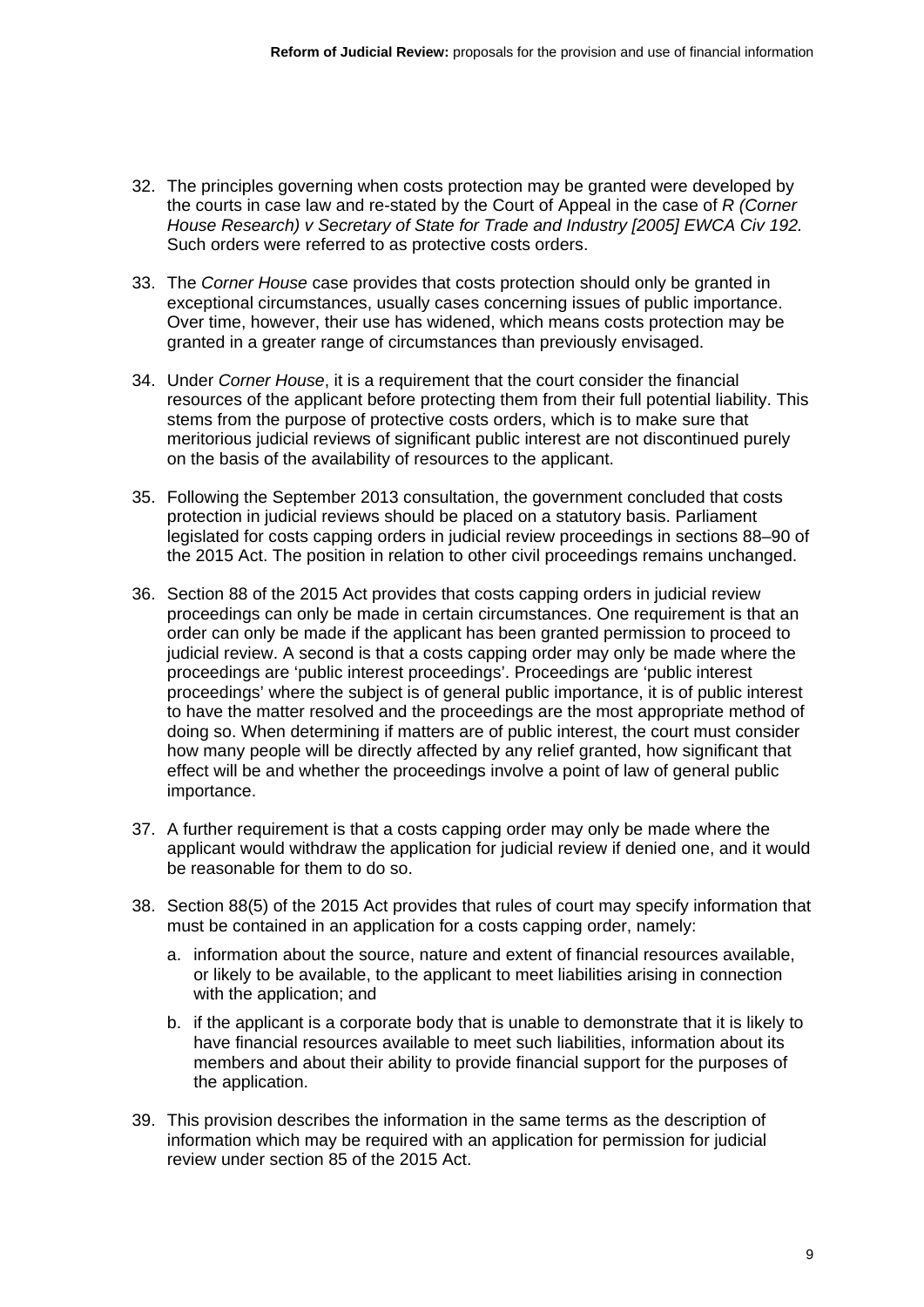- 40. This information is relevant to the court considering whether or not the applicant would withdraw from the proceedings without a cost capping order and whether they would be acting reasonably in so doing. In addition, section 89 requires the court when considering whether to make a costs capping order, and what its terms should be, to have regard to the financial resources of the parties and of any person who might provide financial support to them, amongst other things.
- 41. Section 90 enables environmental cases to be excluded from the codified regime provided for in these sections as such cases are governed by a separate regime arising from the Aarhus Convention<sup>[1](#page-14-0)</sup> and the Public Participation Directive.
- 42. We are consulting on the provision to be made in rules concerning financial information in applications for costs capping orders in view of the similarity of the statutory requirements to those in relation to financial information in judicial review applications more generally. The government intends to invite the Civil Procedure Rule Committee to make rules on this subject following the consultation. In this paper we seek views on what type of information should be provided by individuals and companies, as well as the level of detail of financial information required in order to apply for a costs capping order.
- 43. Sections 88–90 do not apply to judicial reviews in the Upper Tribunal.

-

<span id="page-14-0"></span><sup>&</sup>lt;sup>1</sup> UNECE Convention on Access to Information, Public Participation in Decision-Making and Access to Justice in Environmental Matters done at Aarhus, Denmark on 25 June 1998: http:/[/www.unece.org/fileadmin/DAM/env/pp/documents/cep43e.pdf](http://www.unece.org/fileadmin/DAM/env/pp/documents/cep43e.pdf)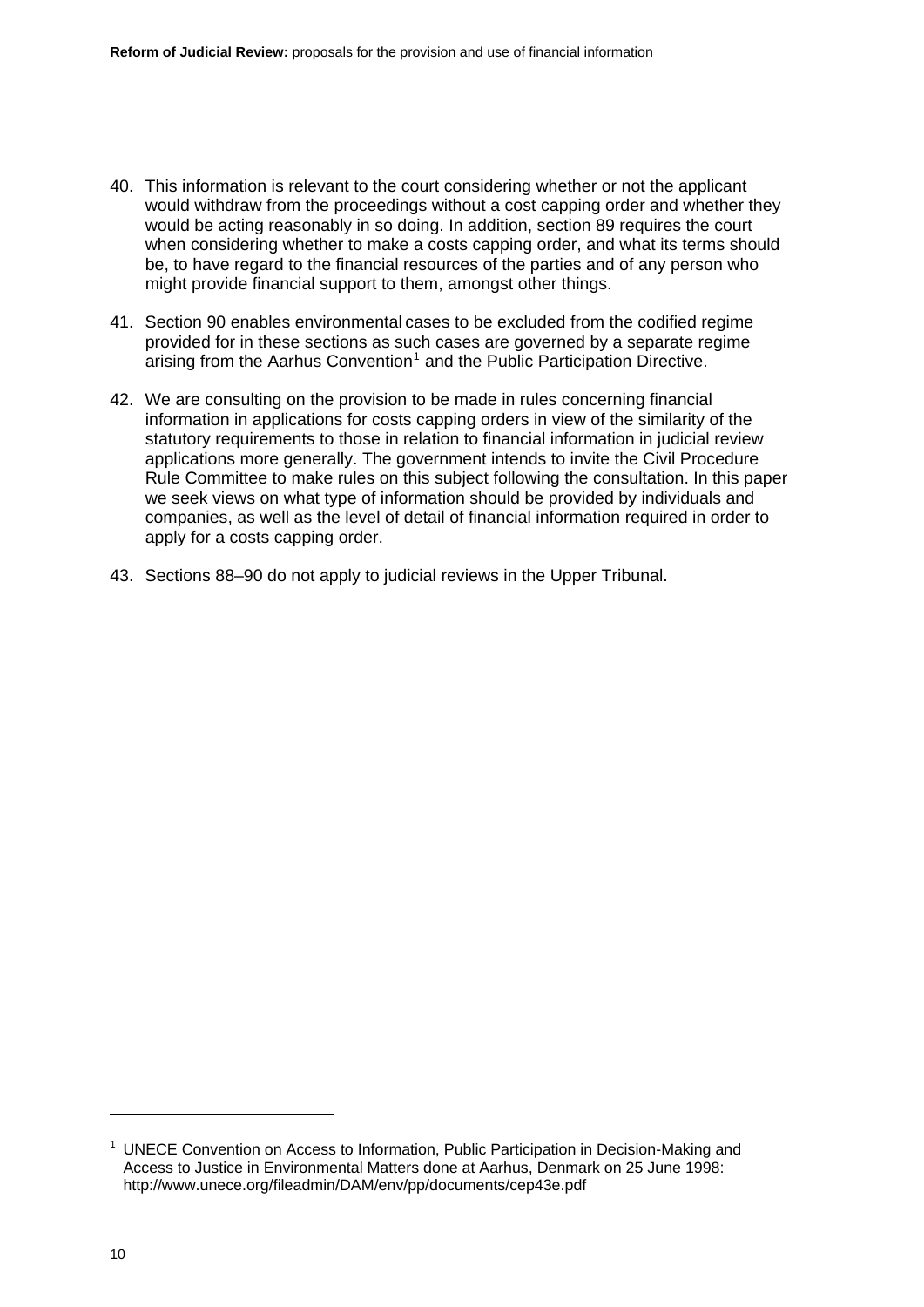## <span id="page-15-0"></span>**3. The Proposals**

#### **Introduction**

- 44. The following proposals focus on making sure the courts have sufficient information to make the right costs orders so that those who fund and control judicial review applications are not able to avoid the appropriate costs liability arising from their actions and access to justice is protected.
- 45. Parliament having legislated, as set out earlier, this consultation concerns the approach to the rules implementing three areas of reform, namely:
	- a. the mandatory requirement for a claimant for judicial review to provide information on the funding of the case to the court before permission can be granted. The government proposes that the claimant be required to complete a declaration of financial resources, which will not be provided to the defendant or interested parties or made publicly available;
	- b. the level at which a threshold for the disclosure of third party funding should be set. The government proposes a figure of £1,500; and
	- c. the information which should be required on an application for a costs capping order to assist the court in determining whether such an order should be made and, if so, what terms it should have. The government proposes that the applicant provide a more detailed picture of their finances than on an application for permission to make sure costs capping orders are made appropriately.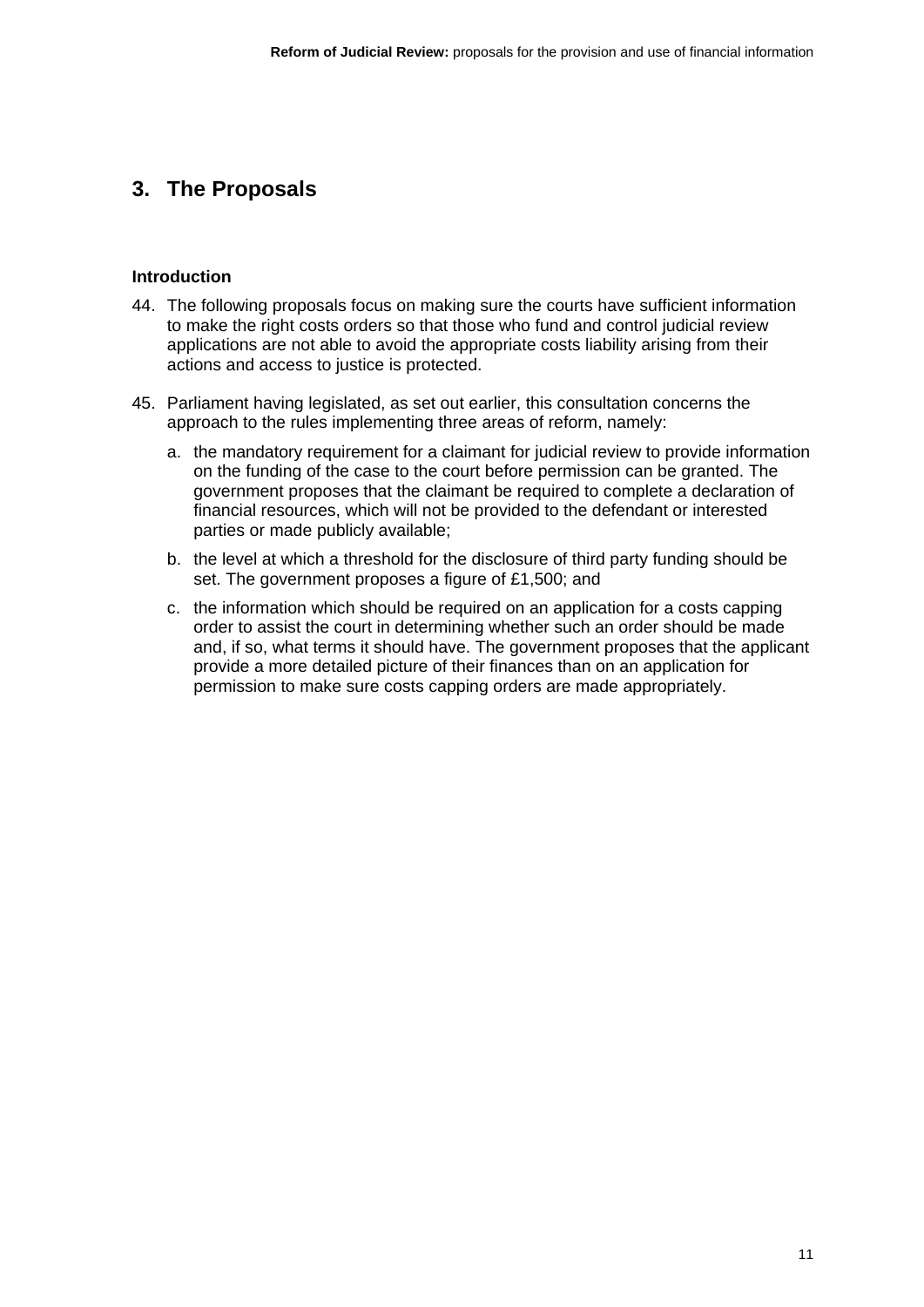## <span id="page-16-0"></span>**4 Financial Information**

- 46. The first area on which the government is consulting is the information to be specified in rules which will be required on all applications for permission to bring a judicial review. The government proposes a declaration model, as set out below, as the most appropriate balance between providing the court with useful information and placing claimants under too onerous a duty to provide details of their and others' finances.
- 47. As set out above, section 85 of the 2015 Act does not create a requirement for any minimum or specific level of funding to be available to the applicant before permission can be given – simply that the applicant provide the court with the necessary financial information.

#### **Rationale**

- 48. As set out at paragraphs 18–29 above, Parliament legislated to give judges more information on the actual or likely funding of each application for judicial review from the outset of the application. The government's policy aims to provide the court with sufficient information about financial backing for the claim to support the court to make fully informed decisions in respect of how the costs of judicial reviews should be allocated. That may be in conjunction with other information the court might seek, such as on the degree of control an identified third party funder exercises over the direction of the claim.
- 49. The aim is not, however, to require too much information and inundate the court with unnecessary documentation or to make the process unduly onerous for claimants for judicial review.

#### **Proposal**

- 50. To deliver the required balance between practicable requirements and increased transparency in proceedings, the government proposes a declaration model that provides a summary of the funding position. Rules will require the claimant to declare which of several funding options apply from a multiple choice list, and provide limited further details where required. On reviewing the information provided in the declaration, the judge in the case will be able to seek further information as they consider necessary and desirable at the stage at which they require it.
- 51. The claimant would be required to declare which of the following applied and provide the additional information (indicated in each case at "i") where applicable:
	- a. the claimant is not a corporate body and intends to meet all likely liabilities arising from the claim from their own financial resources;
		- i. in which case, no further information would be required;
	- b. legal aid has been applied for and the application is pending or has been granted;
		- i. in which case, the claimant need not set out further information as a result of these proposals. Where legal aid is granted claimants are (by reference to regulation 38 of the Civil Legal Aid (Procedure) Regulations 2012) already meant to note this on the claim form and provide the certificate to the court when proceedings are, or already have been, issued;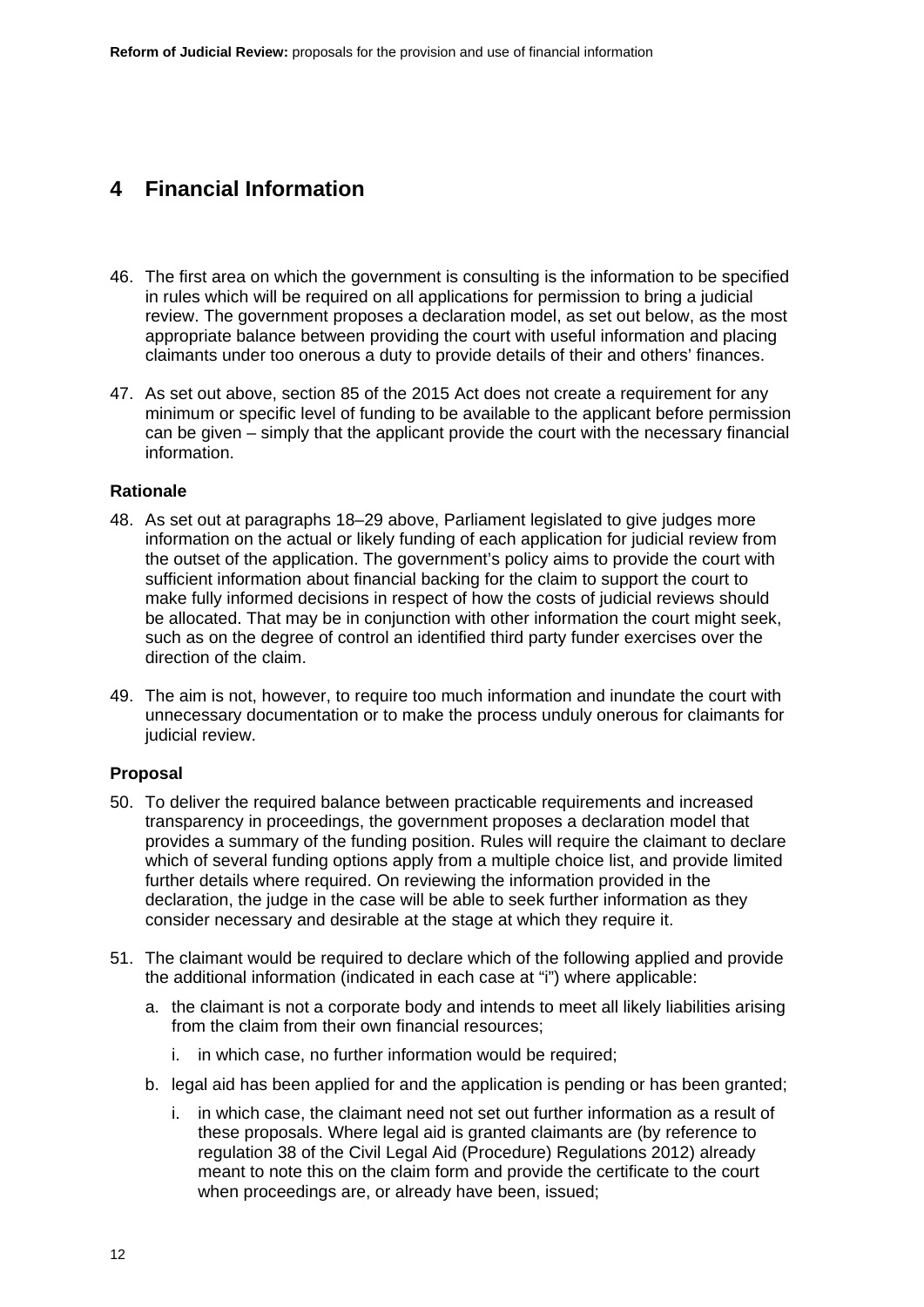- c. the claimant is a corporate body that has or is likely to have sufficient funds to cover liabilities arising in connection with the application for judicial review;
	- i. in which case, no further information would be required;
- d. funding other than from the claimant's resources or legal aid;
	- i. in which case, where the total contribution and/or likely contribution is in excess of the threshold the name and address of the contributor, and the size of the contribution, would need to be provided; and
- e. the claimant is a corporate body that is unable to demonstrate that is has or is likely to have sufficient funds to cover liabilities arising in connection with the application for judicial review;
	- i. in which case, the names, addresses and interest in the claimant of its members would be required.
- 52. Where required, it will be for the claimant to estimate the likely total cost of the litigation. The government does not, however, propose that they be required to provide that figure or their justification for it as part of the information. Doing so might place claimants under too significant a burden to discharge, including where they are unrepresented, and delay proceedings. This reasoning is in line with the decision not to apply a mandatory costs management regime to claims under Part 8 of the Civil Procedure Rules, which include judicial reviews.<sup>[2](#page-17-0)</sup> The court would, however, retain a power to request information on estimated costs if it requires it.
- 53. Alternatively, rules might require the claimant to provide some analysis of the likely cost of the claim on their application for permission, allowing the court to consider whether the declaration was made correctly in all cases. The government welcomes views on this point.
- 54. The claim form, including the financial statement, would be verified by a Statement of Truth. Statements of Truth are made in line with Civil Procedure Rule 22, and are a statement that the party putting forward the document believes that the facts stated in it are true.
- 55. Once the declaration has been completed and signed, this would satisfy the financial information requirements for permission to be granted.
- 56. The government is of the view that the approach to the provision of financial information outlined above is not unduly onerous and is required to make sure that the court is provided with financial information appropriately. Consequently, the government proposes that the requirements should apply in all judicial review applications and to all claimants. It would, however, be interested to receive views on whether that is the case, including whether there should be an amended approach for some types of claimant (such as charities).

1

<span id="page-17-0"></span> $2$  Please see paragraphs 6.1 to 6.3 of [http://www.chba.org.uk/for](http://www.chba.org.uk/for-members/library/consultations/cprc-costs-budgeting-and-costs-management)[members/library/consultations/cprc-costs-budgeting-and-costs-management](http://www.chba.org.uk/for-members/library/consultations/cprc-costs-budgeting-and-costs-management)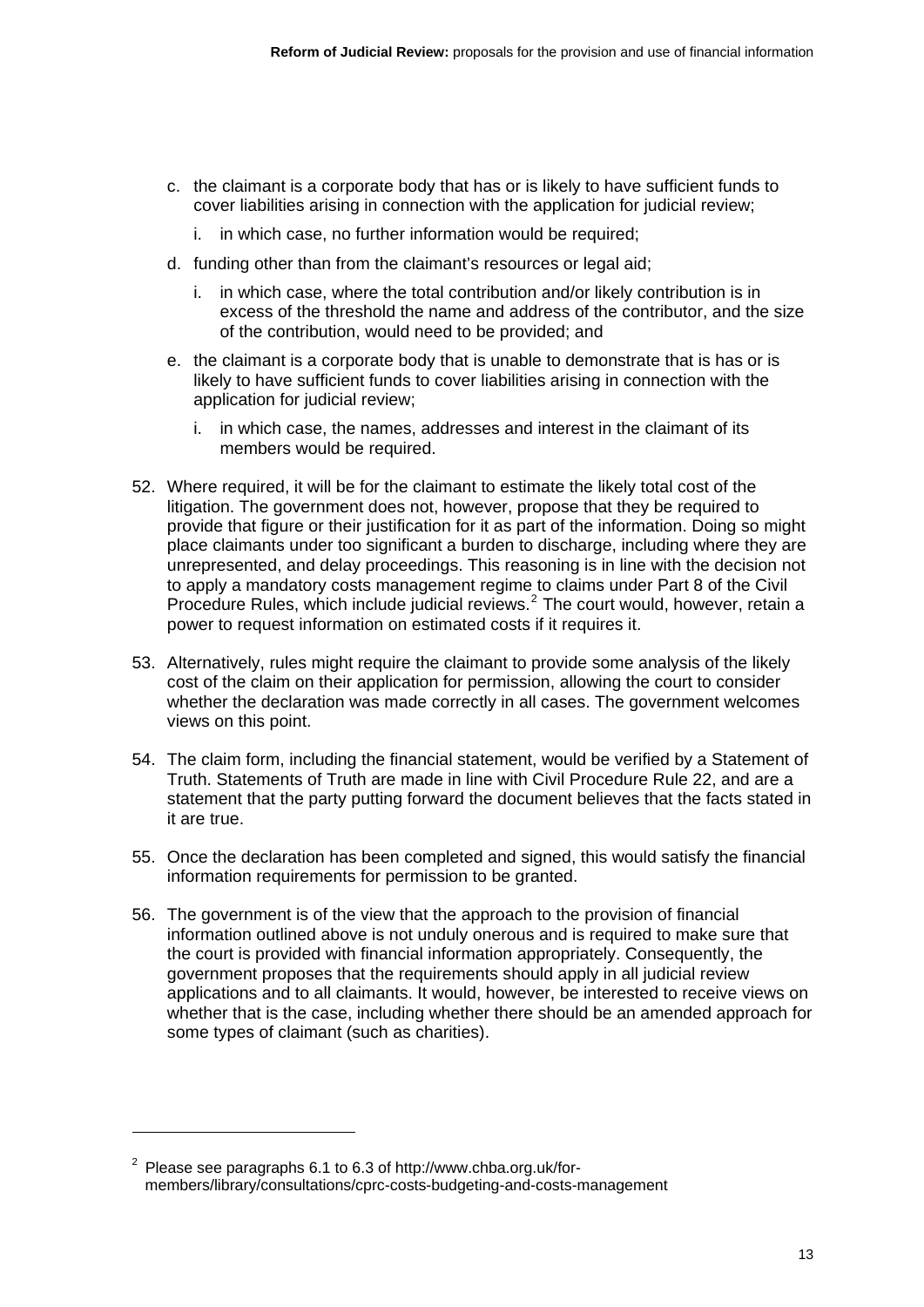57. The financial information which will be provided will be available to the court. But it will not be made publicly available or provided to the defendant, in line with existing practice when the courts deal with information which concerns personal finances, or is otherwise confidential.

#### *Duty to Update the Court*

- 58. The government recognises that the claimant's financial circumstances relative to the likely level of liabilities arising from the claim are likely to change during the course of litigation, rendering the original statement out of date. Examples of this might include where:
	- a. a claimant's original statement indicated they would receive a significant sum of money from a third party at some future date, but it becomes clear that those funds will not be provided;
	- b. the estimated cost of the litigation increases to a level where a claimant company has insufficient funds to meet liabilities likely to arise in connection with the claim; and/or
	- c. a third party's financial contribution increased from a level below the threshold to one above it.
- 59. The government proposes that during the course of proceedings the claimant should be subject to a duty to update the court if there is a material change to their financial circumstances. This will make sure that the court has information which is appropriately accurate when it comes to take decisions on costs. Additionally, it will limit the potential to circumvent the intended effect of sections 85 and 86 by simply obtaining funding after the financial information had been provided.
- 60. The government, however, accepts that it would be impracticable to include a requirement that each and every change to the relative funding position, no matter how minor, be reported to the court. It proposes that the changes to which the duty would apply would be those which are, in the opinion of the person making the declaration, significant in the context of liabilities arising or likely to arise in the context of the application or judicial review.

#### **Conclusion**

- 61. The government's view is that a relatively simple declaration will strike an appropriate balance between providing the court with adequate information without placing too heavy a burden on a claimant. The duty to update the court would support that.
- 62. The government seeks views on whether that is indeed the most appropriate approach, including whether it creates the potential for loopholes which can be exploited, and any other practical issues that may arise, including whether the requirements should apply to all types of claimant.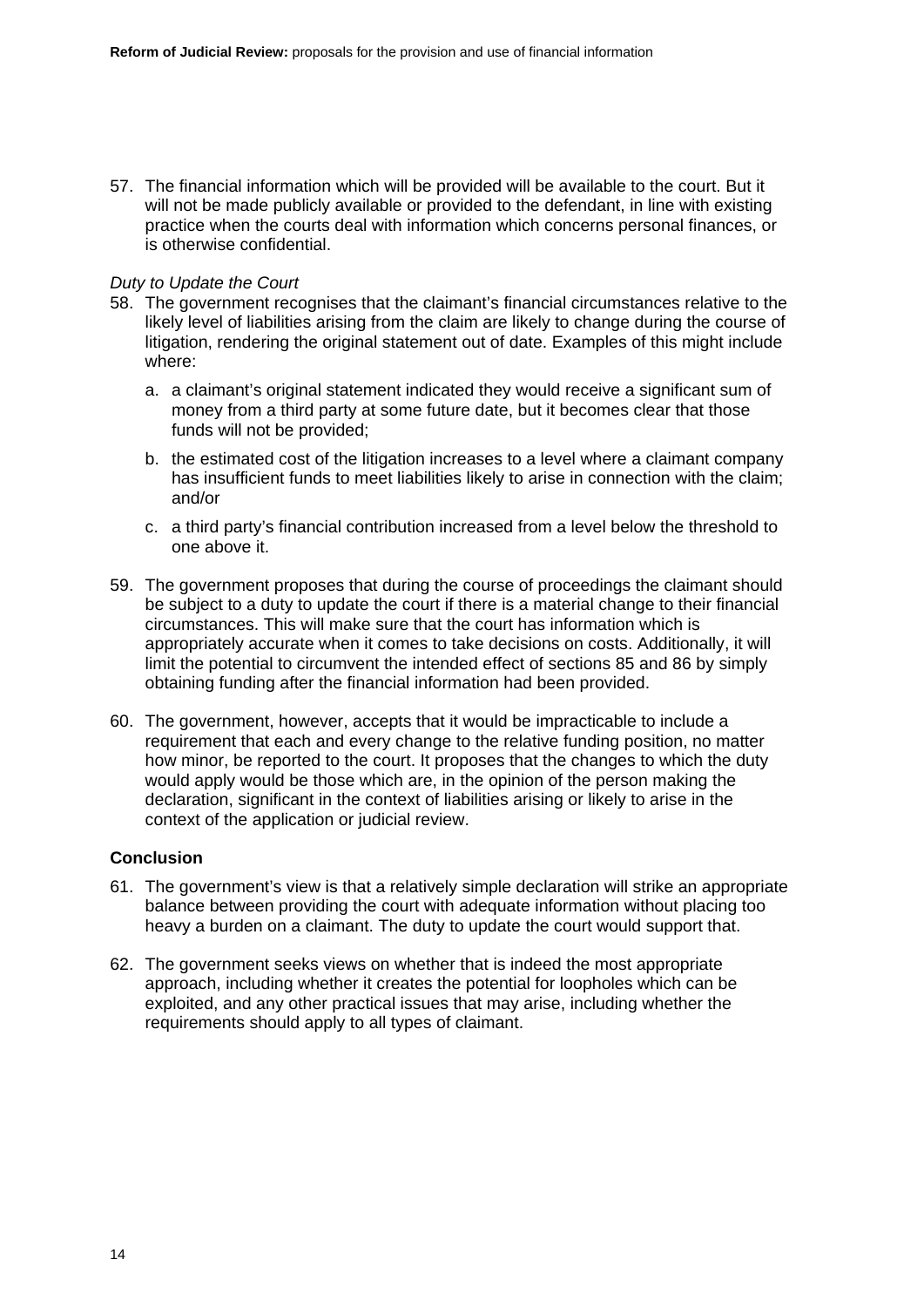#### **Questions**

- 1) Do you agree that a multiple choice declaration is appropriate? Please provide reasons.
- 2) Do you agree with the government's proposed approach at paragraph 52(a)–(e)? Please provide reasons.
- 3) Do you agree that there should be no requirement for the claimant to provide their estimate of costs? Please provide reasons.
- 4) Do you agree that the claimant should be under a duty to update the court as set out in paragraphs 59 to 61? Please provide reasons.
- 5) Do you agree that the financial information requirements and approach to service the government proposes should apply to all applications? Please provide reasons.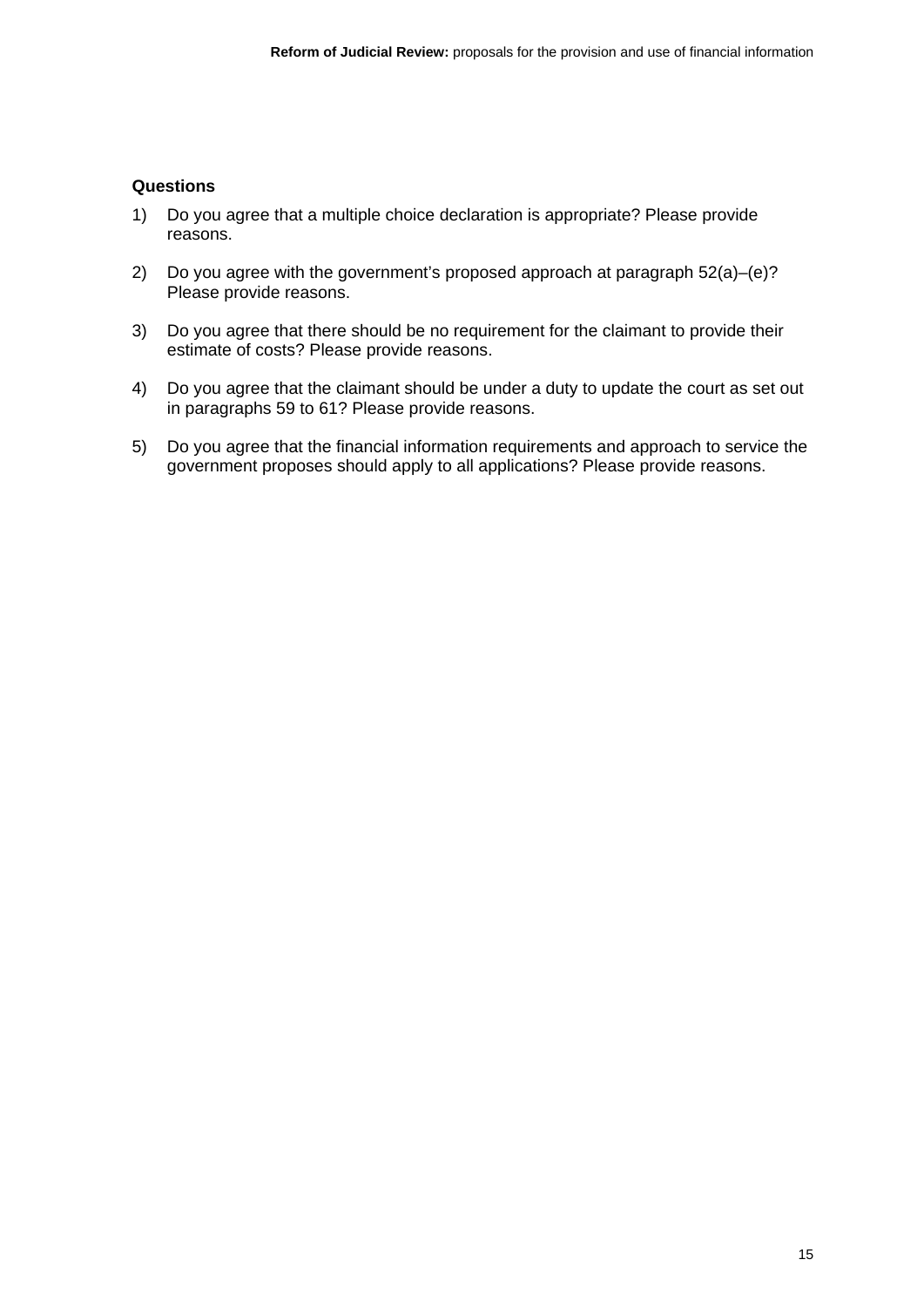## <span id="page-20-0"></span>**5. Financial Information Threshold**

- 63. As set out earlier, new section 31(3)(3B) of the Senior Courts Act 1981 and new section 16(3)(b) of the Tribunals, Courts and Enforcement Act 2007 will require court and tribunal rules to set out a threshold in relation to the provision of financial information on third party's contributions. A third party will be any person or company providing the claimant with funding but who is not themselves a party to the judicial review proceedings. Third parties who are or are likely to be sources of financial support lower than the specified threshold will not need to be identified by the claimant when applying for permission.
- 64. The government proposes a threshold of £1,500 for when the section is first implemented. This means that only third parties whose total contribution exceeds (or is likely to exceed) £1,500 will need to be identified to the court. The threshold applies to the total of all contributions made and/or likely to be made from the same source.

#### **Rationale**

- 65. As a limit on contributions about which details need to be provided, the threshold will both militate against any possible chilling effect on small contributions and guard against providing the court with too much unnecessary information. It should not be set, however, at a level which excludes from the requirement information on contributions by persons of whom the court should be aware when, for example, determining whether to seek further information on third parties in the context of costs decisions.
- 66. The government's suggested figure has been influenced by the data available on the costs of judicial reviews, which is at paragraphs 67–71. In the light of this data, such as Guildhall Chambers' figure of £5,000 as the bottom of the range, £1,500 appears an appropriately significant sum, particularly as costs may be awarded against a third party before there has been a substantive hearing, such as when permission is refused.

#### **Evidence of Judicial Review Costs**

- 67. The government has basic information on costs data for claimants in judicial review applications. We are requesting further information on costs for claimants that respondents to the consultation may be able to provide in order to make sure the threshold chosen is appropriate and suitable for the policy aim.
- 68. We take our data on judicial review costs from a range of sources. These include publications by the Public Law Project, Guildhall Chambers and Leigh Day Solicitors, all of whom are independent of government.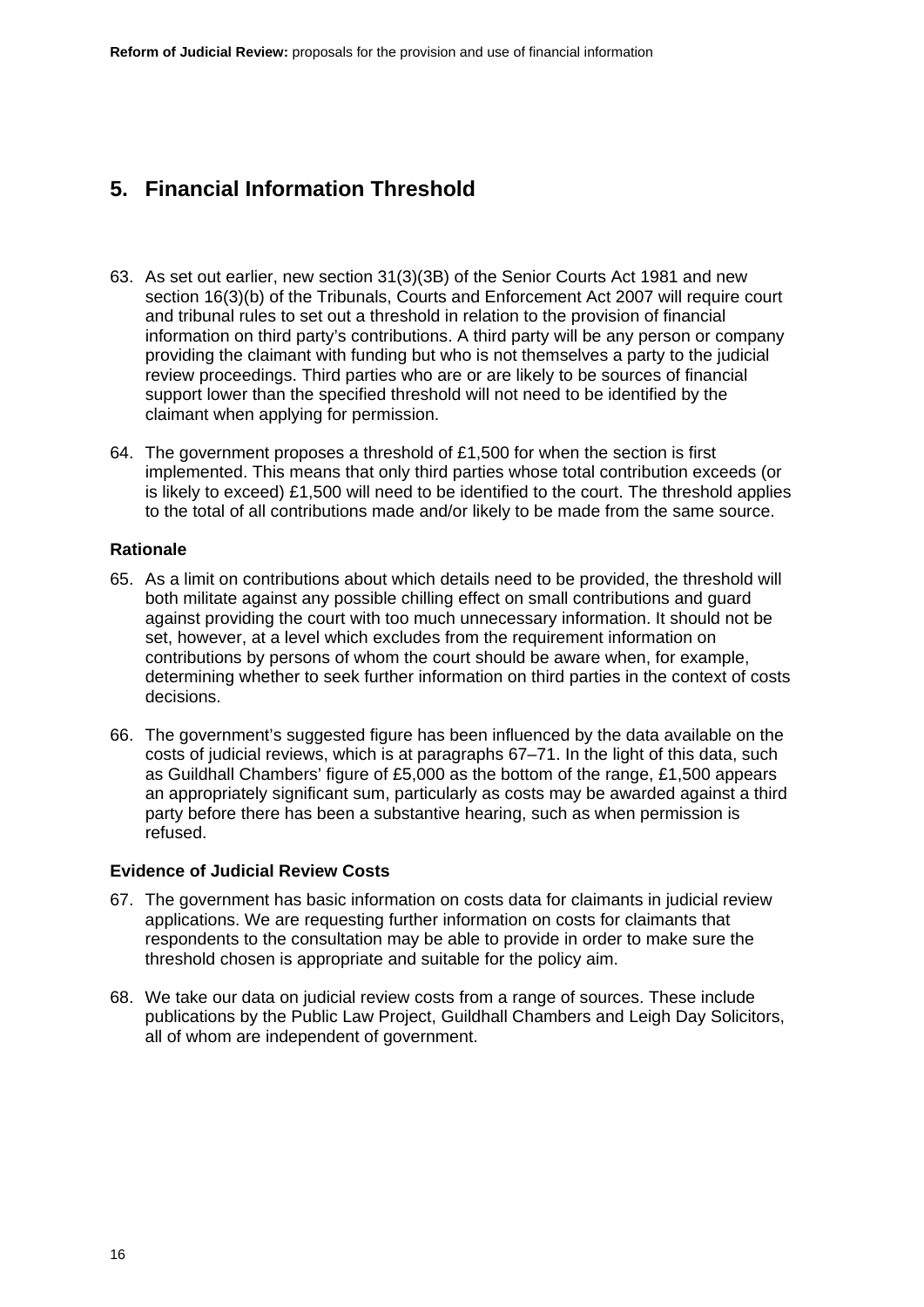- 69. The data on total cost is not particularly substantial or quality assured, and comes from various sources. The methodologies used are not always clear, and nor is the sample size or approach. The figures, however, tend to put the costs to both sides of a judicial review at between £11,000 and £22,000, adjusted for inflation. Those studies are:
	- a. in 2007 the Public Law Project estimated that for a straightforward case that proceeds to a full hearing, costs to a claimant could be in the region of £10,000 to £20,000 (adjusted for inflation this would be around £11,000 to £22,000);<sup>[3](#page-21-0)</sup>
	- b. in 2012 Guildhall Chambers estimated this at £5,000 to £10,000;<sup>[4](#page-21-1)</sup> and
	- c. Leigh Day Solicitors estimated this at upwards of £30,000 including defendant and claimant costs.<sup>[5](#page-21-2)</sup>
- 70. Respondents may also wish to note that the court can award costs before a decision has been made, including on the refusal of permission. The government has indicated that it intends to increase the scope for full reasonable costs to be awarded when permission is refused at an oral hearing. Average costs at permission are likely to be significantly lower than those for completed cases (which will have also completed the permission stage).
- 71. Further evidence of the total costs for claimants, including legal costs and associated matters, would be welcomed. Furthermore, the government would welcome information on typical levels of third party contributions to judicial reviews.

#### **Proposal**

1

- 72. To achieve the required balance between the court having the information it requires, without having a chilling effect on small contributions made without an expectation of control, or inundating the court with unnecessary information, the government proposes a single threshold of £1,500. In the government's view, a threshold of £1,500 will capture contributions which may be indicative of a degree of third party control of the claim, particularly in lower cost claims such as those which do not get beyond the permission stage, without capturing small contributions made without any real expectation of creating a relationship of control.
- 73. The figure also provides an appropriate balance because the government proposes that only a limited amount of information will be required, meaning that the duty to declare contributions above the threshold should not be particularly invasive.
- 74. As the threshold will be implemented in court and tribunal rules, it can be adjusted over time to take account of inflation and other developments affecting court costs. This consultation relates to the appropriate figure for the original implementation.

<span id="page-21-0"></span><sup>&</sup>lt;sup>3</sup> http://www.publiclawproject.org.uk/data/resources/118/PLP\_2006\_How\_to\_fund\_JR\_without legal aid.pdf, para. 1.

<span id="page-21-1"></span><sup>&</sup>lt;sup>4</sup> http://www.quildhallchambers.co.uk/files/Making a successful claim for Judicial [Review\\_Notes\\_Kerry\\_Barker\\_Guildhall\\_Chambers\\_October2012.pdf,](http://www.guildhallchambers.co.uk/files/Making_a_successful_claim_for_Judicial_%0BReview_Notes_Kerry_Barker_Guildhall_Chambers_October2012.pdf) para. 48.

<span id="page-21-2"></span><sup>5</sup> [http://www.leighday.co.uk/LeighDay/media/LeighDay/documents/JR-Quicky-and-Easy-Guide.pdf,](http://www.leighday.co.uk/LeighDay/media/LeighDay/documents/JR-Quicky-and-Easy-Guide.pdf) page 3.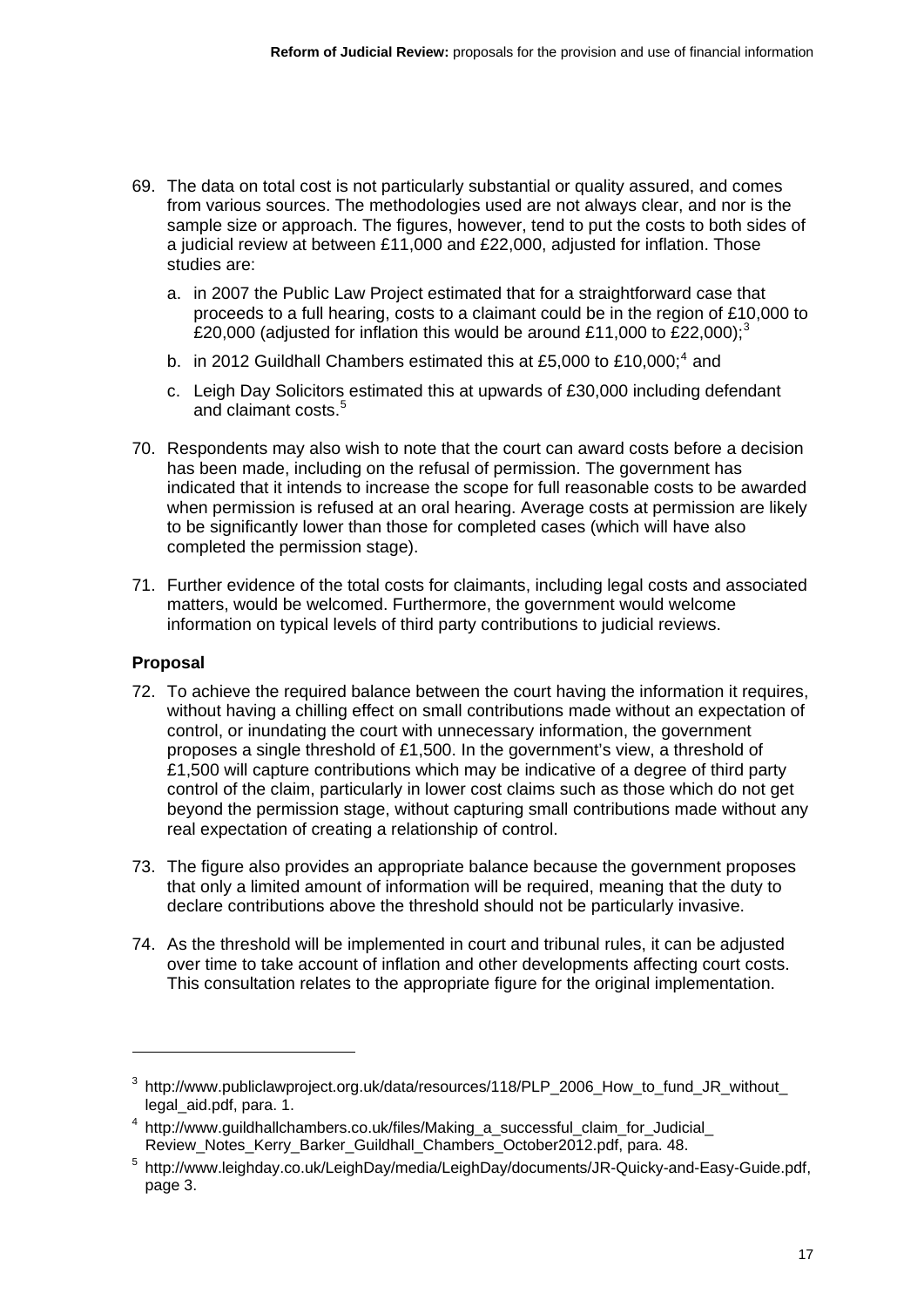#### *Percentage Threshold*

- 75. The government does not now intend to introduce a second threshold, which would be expressed as a percentage. Whilst that would have the advantage of linking the threshold to the costs in the claim (or the estimated costs), it appears impracticable.
- 76. As set out earlier, the government does not intend the claimant to provide a detailed statement of the likely costs of the claim on its application for permission, as that might be a difficult process which might delay proceedings (although views are sought on the point). Consequently, the percentage could not relate to the claimant's estimated cost of the litigation.
- 77. If, however, a requirement to provide those costs was included, the estimate might reasonably grow over time, such as if the claim was granted permission to proceed to a substantive hearing. $6$  As a result, applying a percentage figure might mean that those whose contributions were below the relevant percentage amount of the actual final cost but were in excess of that percentage in the earlier estimate might have their information provided.
- 78. Alternatively, the percentage might be applied to the size of the funds available to meet the costs of the litigation. These costs might be different to the estimated cost of the litigation. That might require a complex estimate of the value of assets potentially available to the claimant, which could capture those who contribute funds for non-litigious uses. There would also be difficult issues concerning how to deal with a group of linked organisations, such as subsidiary companies.
- 79. Another alternative would be to use the size of any funds held purely for the litigation. This, however, might create an obvious loophole, as a contribution could be to the claimant and potentially be available to meet a costs award, but be formally made as a gift and not held in a specific account.
- 80. There would also be issues about the level of reassurance any percentage figure would give to those concerned about whether to make a contribution, as they would be unlikely to have much certainty at the time of their decision over whether their contribution would need to be revealed to the court.
- 81. We would, however, welcome views on whether it would be possible and desirable to include a second threshold, which would be a percentage and, if so, a percentage of what.

#### **Conclusion**

82. The government proposes a single initial threshold of £1,500 as an appropriate figure to strike the right balance between making sure that third party contributions indicative of a degree of control over the claim are revealed to the court without causing a chilling effect on small contributions, but would welcome further information and views.

-

<span id="page-22-0"></span> $6$  Alternatively, there may be situations where the estimated cost could decrease, such as when permission is granted to proceed but only on a limited number of the grounds originally argued.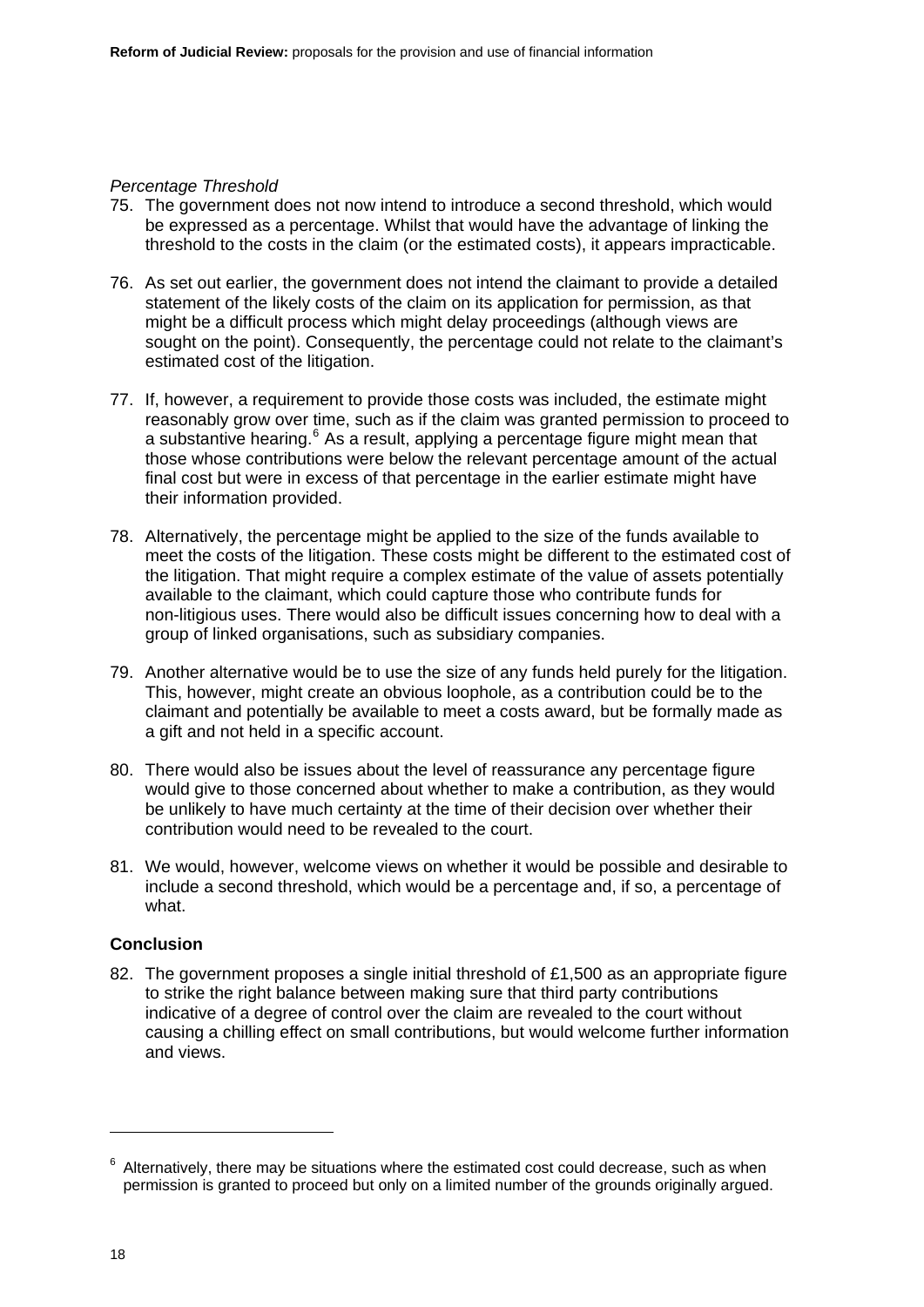#### **Questions**

- 6) Do you agree with the proposal for a single threshold expressed in monetary terms? If not, please provide reasons and, if possible, an alternative.
- 7) Do you have any data on typical legal costs in the context of judicial reviews or typical contributions to judicial reviews? Please provide details.
- 8) Do you agree with the proposed threshold of £1,500? If not, please provide reasons and, if possible, an alternative.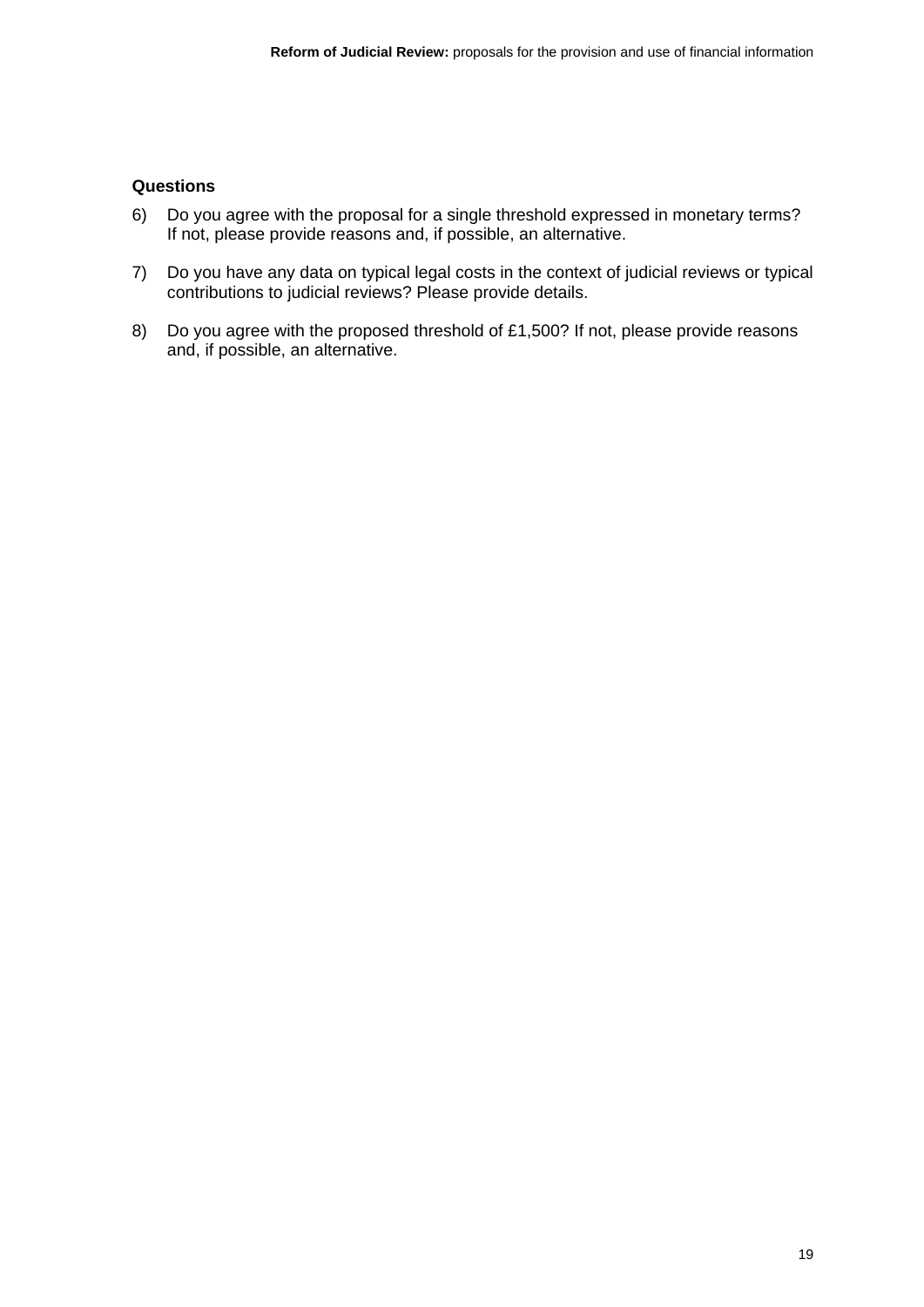## <span id="page-24-0"></span>**6. Costs Capping Orders**

#### **Introduction**

- 83. In judicial review, as with other civil claims, the 'general rule' as to costs is that the losing party will pay the successful party's costs. The court has discretion to depart from the general rule in appropriate circumstances.
- 84. The courts sometimes use this discretion to make an order limiting or extinguishing an applicant's potential liability to pay other parties' costs in connection with judicial review proceedings, applying the criteria set out in the *Corner House* case. These are called 'protective costs orders'.<sup>[7](#page-24-1)</sup>
- 85. Parliament legislated at sections 88 to 90 of the 2015 Act to replace protective costs orders in judicial reviews with a new type of order called a costs capping order, which will be subject to a new regime governing when these should be made.
- 86. Costs capping orders will be similar to protective costs orders in that they will limit or extinguish applicants' liability to pay other parties' costs, irrespective of the outcome of the case. Similarly, they will be made in cases which involve issues of general public importance which the public interest requires to be resolved and where, without an order, the applicant would discontinue or withdraw from the judicial review, and would be acting reasonably if they did so. Where the court makes a costs capping order limiting or removing an applicant's liability to pay another party's costs, the costs capping order will include a 'cross-cap', limiting the other party's liability to pay the applicant's costs. The court will consider the financial resources of the parties when determining whether to make a costs capping order and, if a costs capping order is appropriate, what its terms should be.
- 87. Where an applicant wants the court to make a costs capping order, they will have to apply to the court, setting out information to support the application, including financial information. This is similar to the current position with protective costs orders, where the court requires the applicant to provide information in order that it can consider whether the criteria from the *Corner House* case have been met. The information requirement for the new costs capping order regime is noted at section 88(5) of the 2015 Act:

*Rules of court may, in particular, specify information that must be contained in the application, including—* 

- *(a) information about the source, nature and extent of financial resources available, or likely to be available, to the applicant to meet liabilities arising in connection with the application, and*
- *(b) if the applicant is a body corporate that is unable to demonstrate that it is likely to have financial resources available to meet such liabilities, information about its members and about their ability to provide financial support for the purposes of the application.*

-

<span id="page-24-1"></span><sup>7</sup> *R (Corner House Research) v. Secretary of State for Trade and Industry [2005] EWCA Civ 192*, [2005] 1 WLR 2600; see in particular paragraph 74.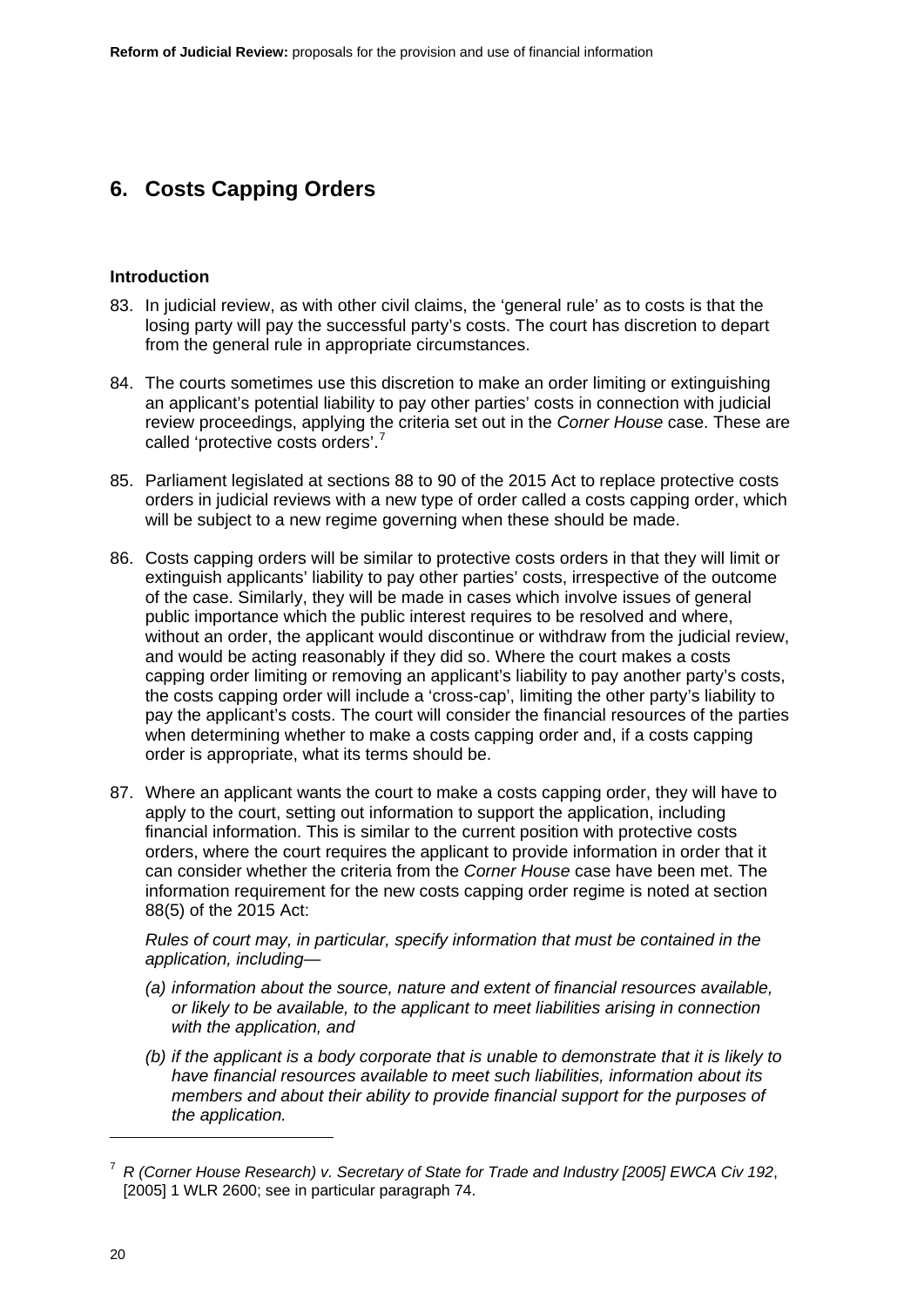- 88. The government is consulting here on the financial information which applicants will have to provide when making an application for a costs capping order. This financial information is for a different purpose from, and will be in addition to, the information provided when applying for permission for judicial review. Unlike that information this will be made available to the defendant and, unless the court directs otherwise, interested parties.
- 89. As set out above, a separate regime exists for costs capping orders for certain environmental judicial reviews at Section VII of Part 45 of the Civil Procedure Rules. The proposals in this part of the consultation only apply to costs capping orders in cases which fall outside this separate environmental regime.

#### **Rationale**

- 90. The government's view is that to enable the court to determine whether the criteria for making a costs capping order are met the court should be provided with a more detailed picture of the applicant's financial situation than with the application for permission. This will enable the court to determine whether it would be reasonable for the applicant to withdraw or cease to participate in the proceedings if there is no costs protection; whether costs protection is otherwise appropriate; and, if so, the terms of the order, including the level at which the parties' costs liability should be capped.
- 91. The information will be served on the defendant and, unless the court directs otherwise, interested parties so that, if appropriate, they can challenge or make representations on the application for a costs capping order.
- 92. If insufficient information is provided to the court and the other parties it could result in a costs capping order not being made when it would actually have been appropriate, or to an unwarranted burden being placed on the taxpayer if it means a costs capping order is made inappropriately.
- 93. Applicants should not be placed under a requirement to provide unnecessarily detailed information which would not be of use to the court. In the government's view, the following proposals achieve the required balance.

#### **Proposals**

- 94. The government proposes that more detailed financial information be required on an application for a costs capping order than it proposes to be required on an application for permission in Chapter 4. This is because of the different purposes for which the information is required. The purpose of the information provided with an application for a costs capping order is to assist the court to determine whether the criteria for making the order have been met and the party should be shielded from some or all of the costs it might otherwise be ordered to pay.
- 95. The applicant will be required to give information about their financial position, including identifying likely financial support from third parties. This would not include a requirement for the applicant to detail every aspect of their finances no matter how minimal. Instead, the government anticipates that in most situations the information required to provide that picture would include a breakdown of the applicant's significant assets, such as real property, and liabilities, their income and significant regular expenditure.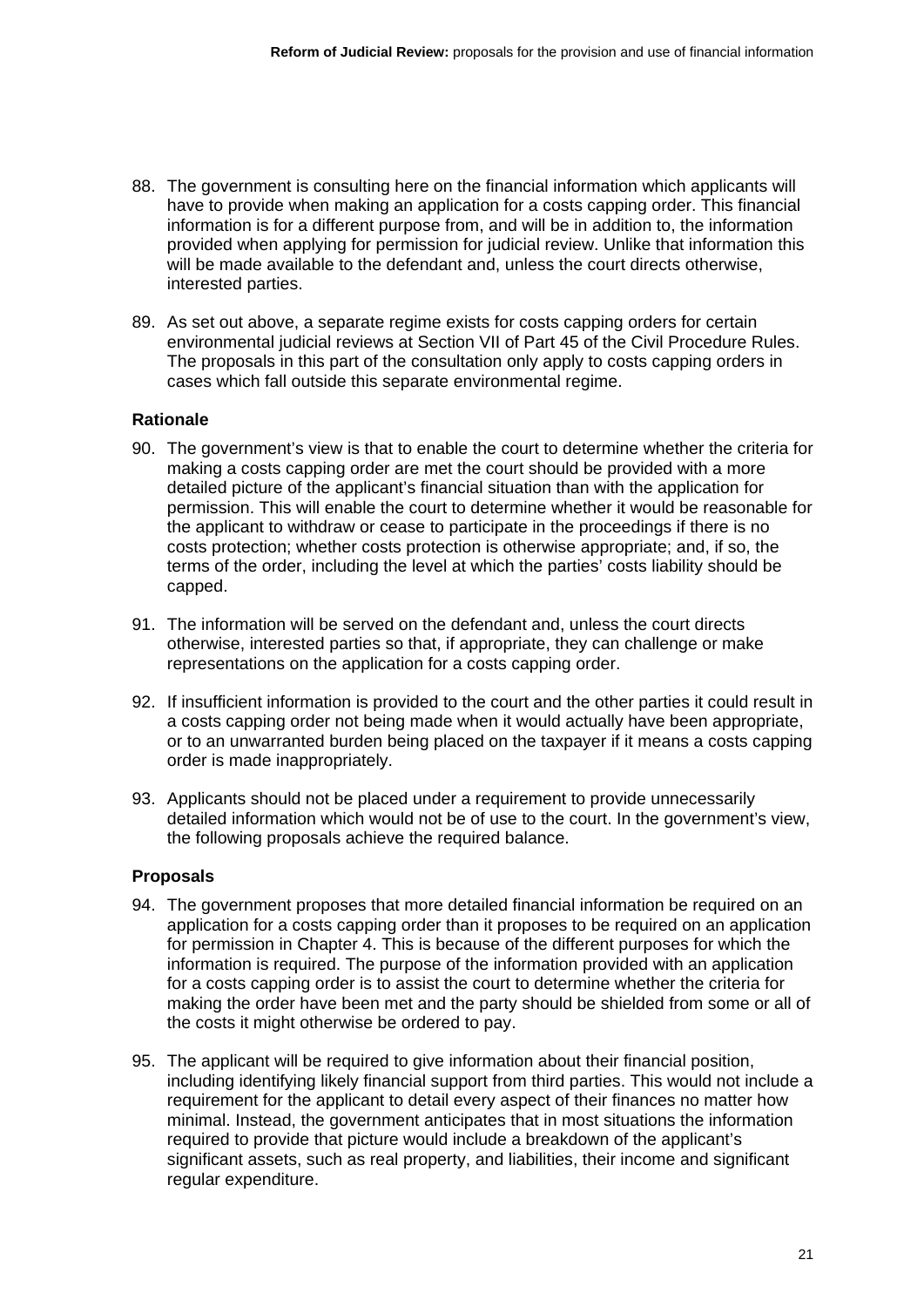- 96. The claim form would, in most circumstances, be the appropriate way of seeking a costs capping order when the application for it is made at the same time as permission is sought.
- 97. The application for the costs capping order (including the financial information) would be served on the defendant and, unless the court directs otherwise, interested parties. This would allow them to take a decision on whether to oppose or make representations on the application for the order or an aspect of it. The defendant would be able to contest the application in the Acknowledgement of Service or another appropriate way.
- 98. The government does not propose that there would be a requirement for financial documents themselves to be provided with the application. The applicant would, however, annex documents as it wishes, and the court would be able to order the applicant to provide documents as it deems appropriate, such as when there are questions of detail which the court requires those documents to resolve. The defendant or interested parties on whom the financial information has been served would be able to apply for an order that those documents to be produced.
- 99. Where the applicant is a corporate body unable to demonstrate that it is likely to have the resources available to meet its liabilities arising in connection with the claim, the government proposes that the body should identify and provide some basic information about its members. The body would not, as a matter of course, provide more detailed financial information on them. This material will be provided to the defendant and, unless the court directs otherwise, interested parties. This information will give the court a clearer understanding of the claimant's members and their interests. The court may order that further information be provided if it deems it appropriate, such as if it wishes to consider whether the claimant might seek further capital from its members if were to face costs at the end of the proceedings.
- 100. The government proposes that in such situations the information which will be required about members will include:
	- a. name;
	- b. address; and
	- c. interest in and connection to the applicant (e.g. shareholding).
- 101. This information is similar to that which, for example, companies are required to keep as part of their register of members pursuant to section 113 of the Companies Act 2006, and so it should not be unduly onerous to provide it.
- 102. The claimant will also be required to provide a schedule of costs likely to arise from the proceedings, which falls outside the scope of this consultation.
- 103. An applicant for a costs capping order will have to demonstrate that the criteria at section 88 of the 2015 Act are satisfied and provide the information to which the court must have regard, set out at sections 88 and 89 of the 2015 Act. This falls outside the scope of this consultation, but will include the basis upon which the applicant asserts that the claim comprises 'public interest proceedings' and that if the costs capping order is not made they will withdraw the claim, and be acting reasonably in doing so. The applicant might consequently wish to set out details of why it would be unreasonable for specific capital assets set out in the application to be used to fund liabilities arising in connection with the claim.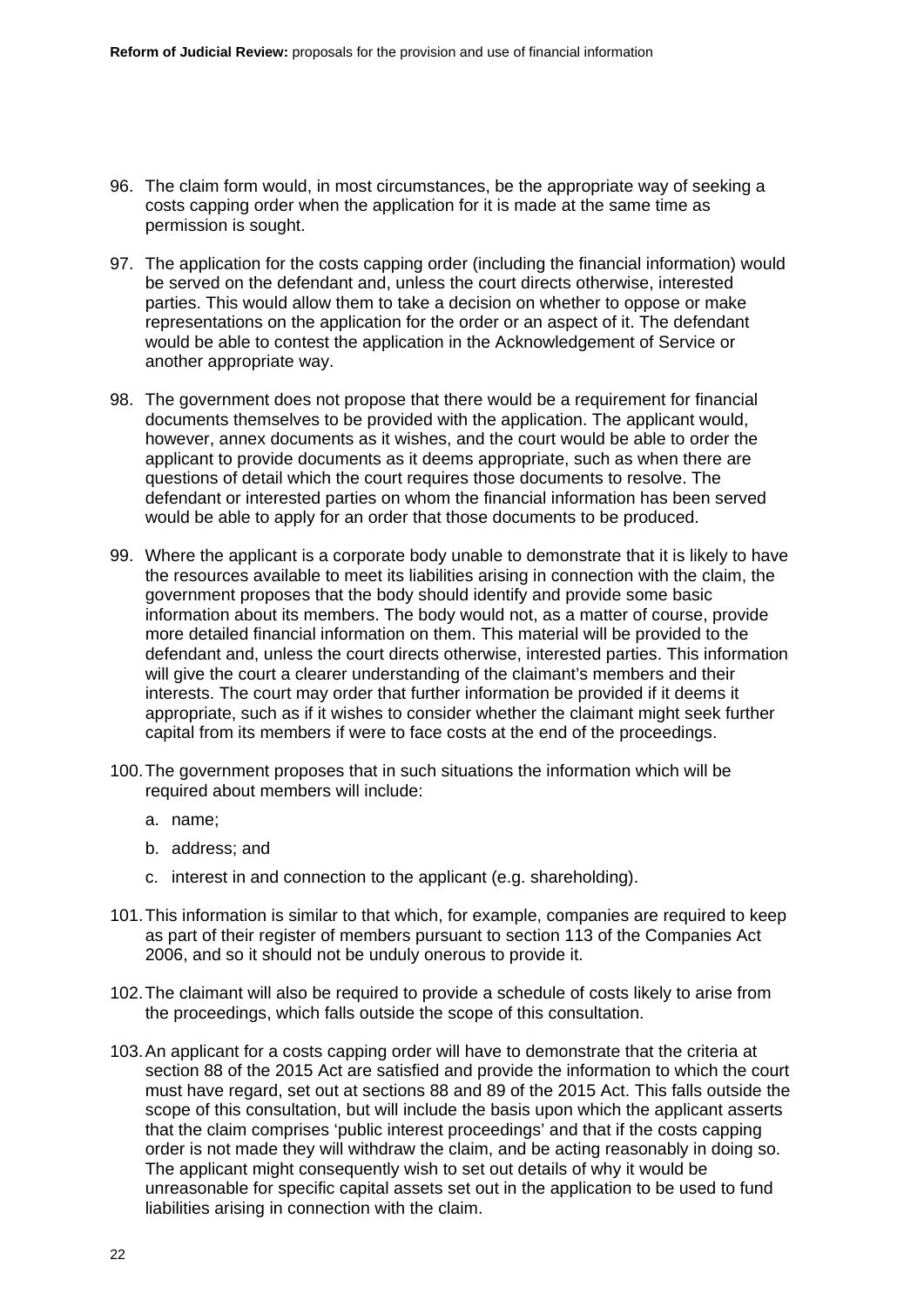- 104. The government is of the view that the approach to the provision of financial information above is not unduly onerous and is required to make sure the court is able to determine whether certain criteria in the 2015 Act are met by the applicant, with the defendant and interested parties able to make informed representations.
- 105. Consequently, the government proposes that the requirement to provide financial information should apply in all claims, as should the position on serving the information on the defendant. It would, however, be interested to receive views on whether that should be the case. In particular, respondents may wish to consider whether provision should be made to:
	- a. allow the applicant to petition the court to consider the application without all of the financial information requirements being met;
	- b. allow the applicant to petition the court to not serve some or all of the financial information on the defendant; and/or
	- c. exclude certain types of applicant from some or all of the financial information requirements; charities, for example, might find it more onerous to identify all possible sources of financial support than natural persons.

#### **Questions**

- 9) Do you agree with the government's proposal for a more detailed picture of the applicant's finances on an application for a costs capping order than is required with an application for permission? Please provide reasons.
- 10) Do you agree that the applicant should not be required to provide supporting documents? Please provide reasons.
- 11) Do you agree with the government's proposal for the information on members which an applicant must provide when it is a corporate body unable to demonstrate that it is likely to have the resources available to meet liabilities arising in connection with the application for judicial review? Please provide reasons.
- 12) Do you agree that the financial information requirements and the approach to service which the government proposes should apply to all applications? Please provide reasons.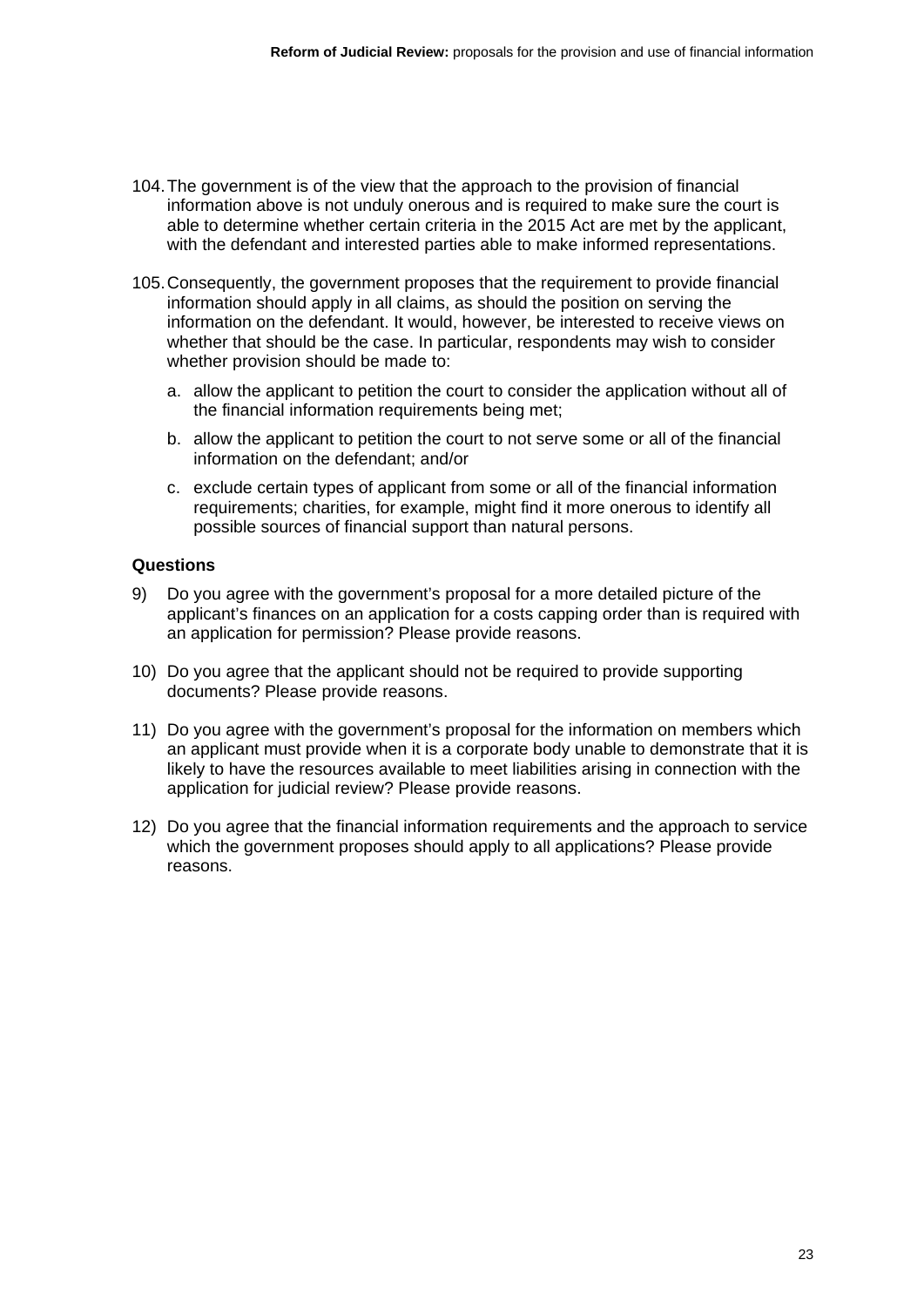## <span id="page-28-0"></span>**7. Costs Benefits Analysis, Equalities Impact and Family Test**

#### **Cost Benefit Analysis**

#### **Summary**

- 106. This cost benefit assessment provides an overview of the anticipated impact of implementing the requirements relating to provision and use of financial information proposed in this consultation document number 9117 as set out above.
- 107. Costs and benefits of the proposals have not been quantified in this analysis as there is limited germane information available. Many of the benefits of the reforms, including increased transparency and a fairer allocation of the costs of judicial review, would be very difficult to quantify. An attempt to calculate an overall representative Net Present Value figure for the reforms might be inaccurate.

#### **Benefits**

#### *Benefits to society*

- 108. The introduction of the codified costs capping order regime will make sure that claimants who can provide evidence of their suitability for an order will be given an appropriate measure of costs protection.
- 109. By claimants for judicial review revealing their funding sources when making an application, the court will be provided with a clearer picture of the applicant's financial situation. Third parties could be liable to meet defendants' costs where it is appropriate, in more cases, although this number is expected to be small. As the defendant in judicial review cases, this would act as a saving to the government and, ultimately, the taxpayer.

#### **Costs**

#### *Costs to claimants*

- 110. The costs associated with defending a judicial review can be substantial. Indicative figures from the Government Legal Department (previously Treasury Solicitors) at the time of publication of the Impact Assessment MoJ210 $^8$  $^8$  was that legal costs for defendants in judicial review cases they have been involved with range from £8,000 to £25,000 for non-immigration and asylum cases and from £1,000 to £15,000 in immigration and asylum cases. We assume that these costs figures still apply, although are seeking information relevant to that assumption.
- 111. In those cases which previously claimants may have qualified for a protective costs order but a costs capping order will henceforth not be awarded, the claimant would potentially have a greater liability for costs.

-

<span id="page-28-1"></span><sup>&</sup>lt;sup>8</sup> https://www.gov.uk/government/uploads/system/uploads/attachment\_data/file/277808/reformjudicial-review-rpc-ia.pdf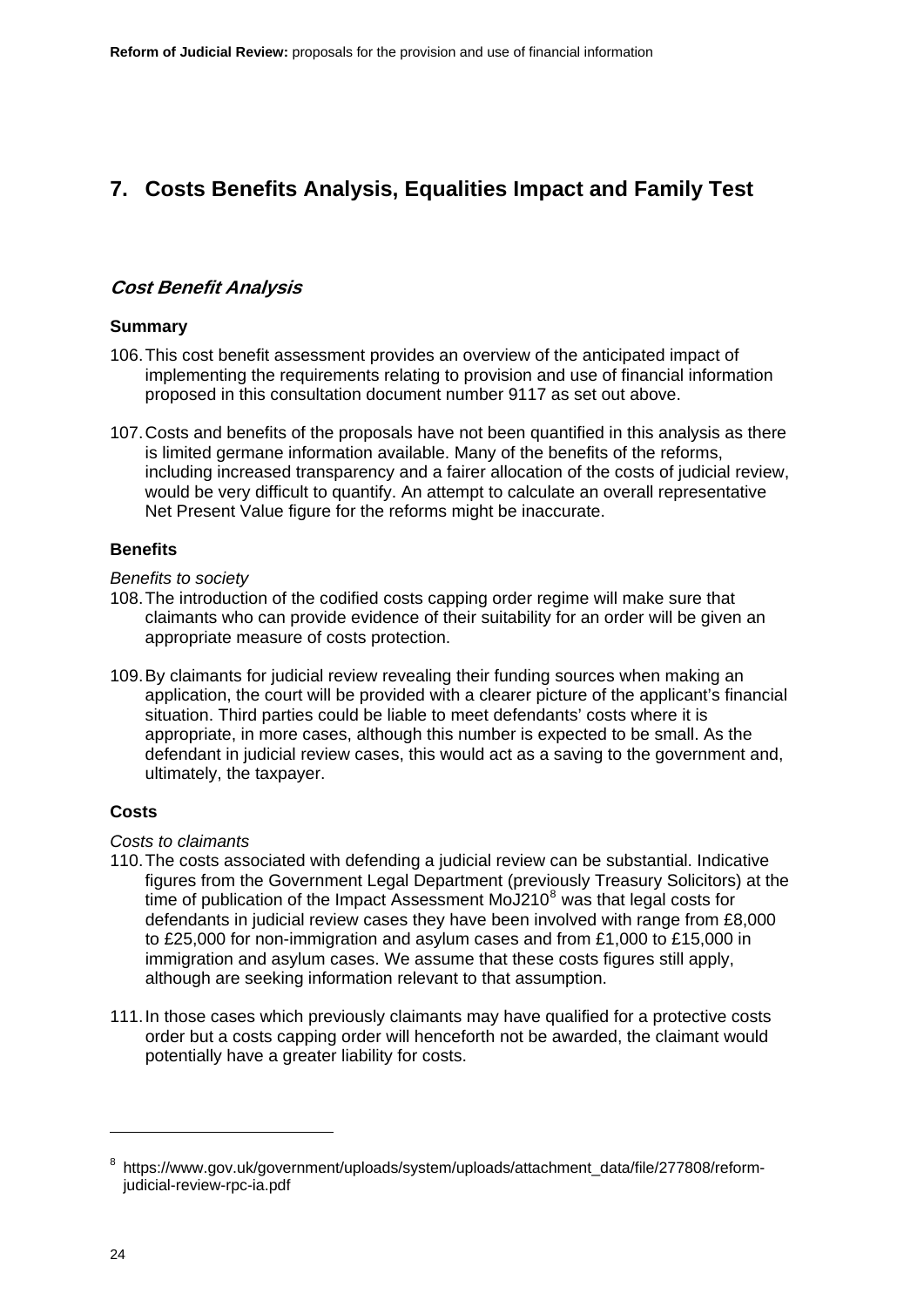- 112. It should be noted that the volume of cases involved is quite minimal. Government Legal Department internal management information suggests that the number of protective cost orders awarded in non-environmental cases is not particularly large:
	- a. between January 2010 and August 2013, Treasury Solicitors estimated that in judicial review cases with which they have been involved 17 protective costs orders were awarded. Three related to non-environmental cases. Based on this it has been assumed that around 20% of protective costs orders might relate to non-environmental cases.
	- b. an internal MoJ review of a small sample of judicial review case files suggested that protective costs orders are awarded in around 1% of all judicial review cases. They usually do not apply to immigration and asylum cases as protective costs orders are only granted where there is a public interest in the matter at stake. Around 1% of all non-immigration and asylum cases in 2012 would equate to around 25 cases, including environmental cases. If around 20% of protective costs orders relate to non-environmental cases, as mentioned above, in 2012 this would equate to around five cases.
	- c. Varda Bondy and Maurice Sunkin<sup>[9](#page-29-0)</sup> responded to the consultation on proposals for further reform of judicial review. In that response they suggested that, in relation to judicial review final hearings between July 2010 and February 2012, seven cases out of 502 final hearings involved protective costs orders of which three cases (less than 1% of all final hearings) were non-environmental.
- 113. There will be a small increase in the administrative burden on claimants who receive funding of more than £1,500 from a third party. The government is of the view that the number of cases this will affect is relatively small. Where the claimant is a corporate body, it is likely that most of the information that they will be required to provide will already be available through the public accounts so they will incur negligible costs to provide this information. Further, the £1,500 threshold makes sure that a person will only be identified in the information given to the court if their contribution is above a certain level. This requirement for a threshold was introduced in response to concerns about the chilling effect of the provision of information to the court in judicial review proceedings. There were suggestions that implementing too low a threshold could inhibit small contributions made with no expectation of control in or benefit from the judicial review.
- 114. Under the new regime, a costs capping order will only be granted after permission has been granted. This could increase the financial risk involved in a case for those who may rely upon such an order to bring the claim. Once a costs capping order is awarded that cost capping order may, and will, as now, in many situations apply to all costs from both before and after permission.

#### *Transitional costs for legal services providers and the judiciary*

1

115. The cost to lawyers and judiciary of becoming familiar with the new procedural rules and their implications is assumed to be minimal and could be easily absorbed through common professional development requirements.

<span id="page-29-0"></span><sup>9</sup> [http://ukconstitutionallaw.org/2013/10/25/varda-bondy-and-maurice-sunkin-how-many-jrs-are-too](http://ukconstitutionallaw.org/2013/10/25/varda-bondy-and-maurice-sunkin-how-many-jrs-are-too-many-an-evidence-based-response-to-judicial-review-proposals-for-further-reform/)[many-an-evidence-based-response-to-judicial-review-proposals-for-further-reform/](http://ukconstitutionallaw.org/2013/10/25/varda-bondy-and-maurice-sunkin-how-many-jrs-are-too-many-an-evidence-based-response-to-judicial-review-proposals-for-further-reform/)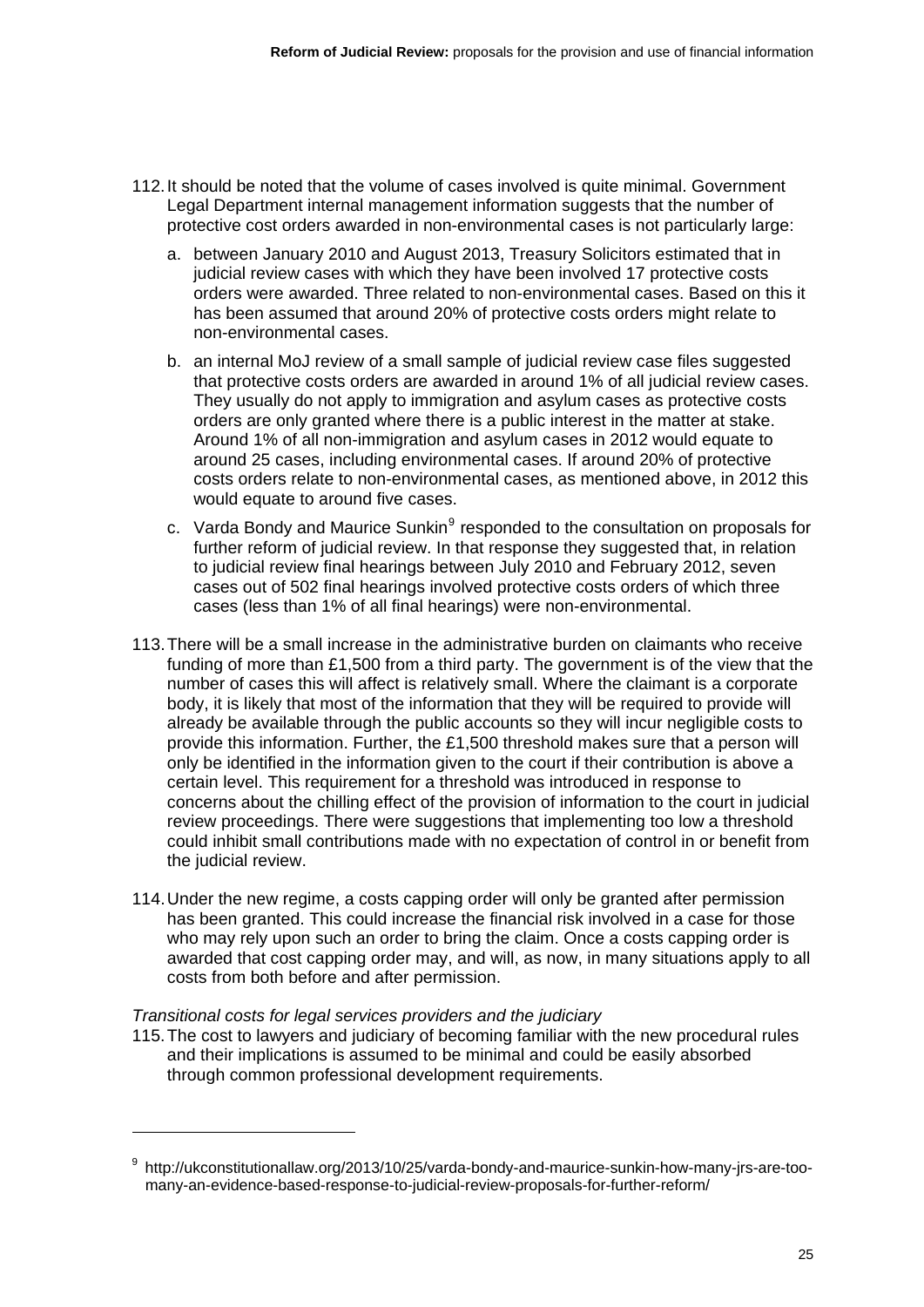#### *Administrative costs of implementing the procedural rules*

- 116. The cost of reviewing and amending application forms, guidance and legal documents to account for the procedural rule changes are expected to be minimal.
- 117. The new procedural rules will add an extra burden to the operations of HMCTS administrative staff in the Administrative Court. The changes proposed in the consultation would necessitate some extra administrative duties through the collection of documents and verification of the financial information.

#### **Equalities Impacts**

- 118. Under the Equality Act 2010, public authorities have an ongoing duty to have due regard to the need to eliminate discrimination, advance equality of opportunity and foster good relations between those with and those without protected characteristics. As part of this obligation, the government has made an initial assessment of the estimated impact of these proposals on people with protected characteristics.
- 119. Whilst there is little centrally held data on court users, the government consulted on the equality impacts of the financial information (although not the proposed threshold) and costs capping orders proposals in the consultation Judicial Review – Proposals for further reform (September 2013). Some general points were made that the proposals (the package as a whole as well as individual proposals) would have a disproportionate impact on those with protected characteristics (such as children, older people and people with disabilities), as these groups tend have more interaction with state services and consequently have greater reliance on judicial review. Some respondents argued that the proposals would threaten those people's access to justice and ability to challenge unlawful decisions which affect them.
- 120. Specific concerns were raised by respondents over the costs capping order and other financial measures:
	- a. on costs capping orders, which it was argued might cause fewer claims to be brought or arguments raised by or on behalf of individuals with protected characteristics. Costs capping orders tend to benefit groups with protected characteristics or organisations which represent them who are considered to be acting in the public interest; and
	- b. on reform to other financial measures, which it was argued might disproportionately affect those in lower income groups who tend to have protected characteristics more often than other groups – but the response did not include anything specifically on the financial information proposals.
- 121. Throughout the passage of the Criminal Justice and Courts Act 2015, concerns were raised that requirement to provide details of financial information in funding the judicial review could have a 'chilling effect' upon those contributing smaller amounts to litigation funds. The financial threshold below which amounts from third parties need not be disclosed was designed to mitigate this chilling effect.
- 122. In the government's view, as the proposals are intended to limit abuse and evasion of proper costs liability and will apply to all cases whether or not they are brought by those with protected characteristics, they will not have a disproportionately adverse impact. That position remains appropriate.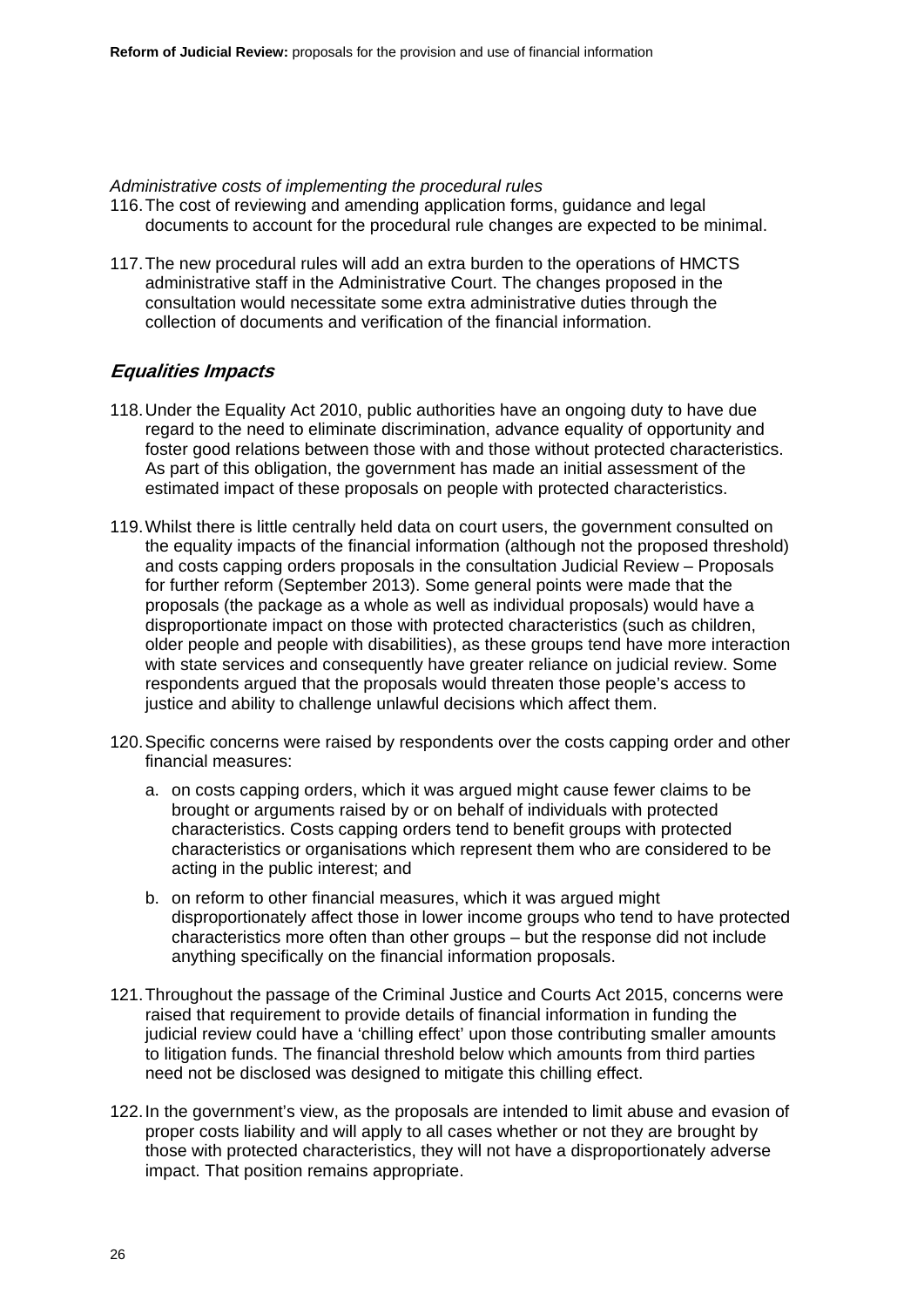123. To help the government fulfil its duties under the Equality Act 2010 we would welcome information and views to help us gather a better understanding of the potential equalities impacts that each of the proposed reforms in this consultation might have.

#### **Family Test**

124. The Family Test is an internal government challenge to departments to consider the impact of their policies on promoting strong and stable families. Between 2000 and 2010, there were 7854 judicial review cases lodged at the Administrative Court which were based on the topic of 'Family, Children and Young Persons'. We are therefore interested in the views of respondent on the impact these proposals might have on families.

#### **Questions**

- 13 Do you agree with the assumptions and conclusions outlined in the Impact Assessment?
- 14) Please provide any empirical evidence relating to the proposals in this paper. We are particularly interested in the costs associated with engaging in the judicial review process, the burden that these requirements would place on claimants and information on costs awards in judicial review cases.
- 15) What do you consider to be the equalities impacts on individuals with protected characteristics of each of the proposed options for reform? Are there any mitigations which the government should consider? Please give data and reasons.
- 16) What do you consider to be the impacts on families of each of the proposed options for reform? Are there any mitigations which the government should consider? Please give data and reasons.